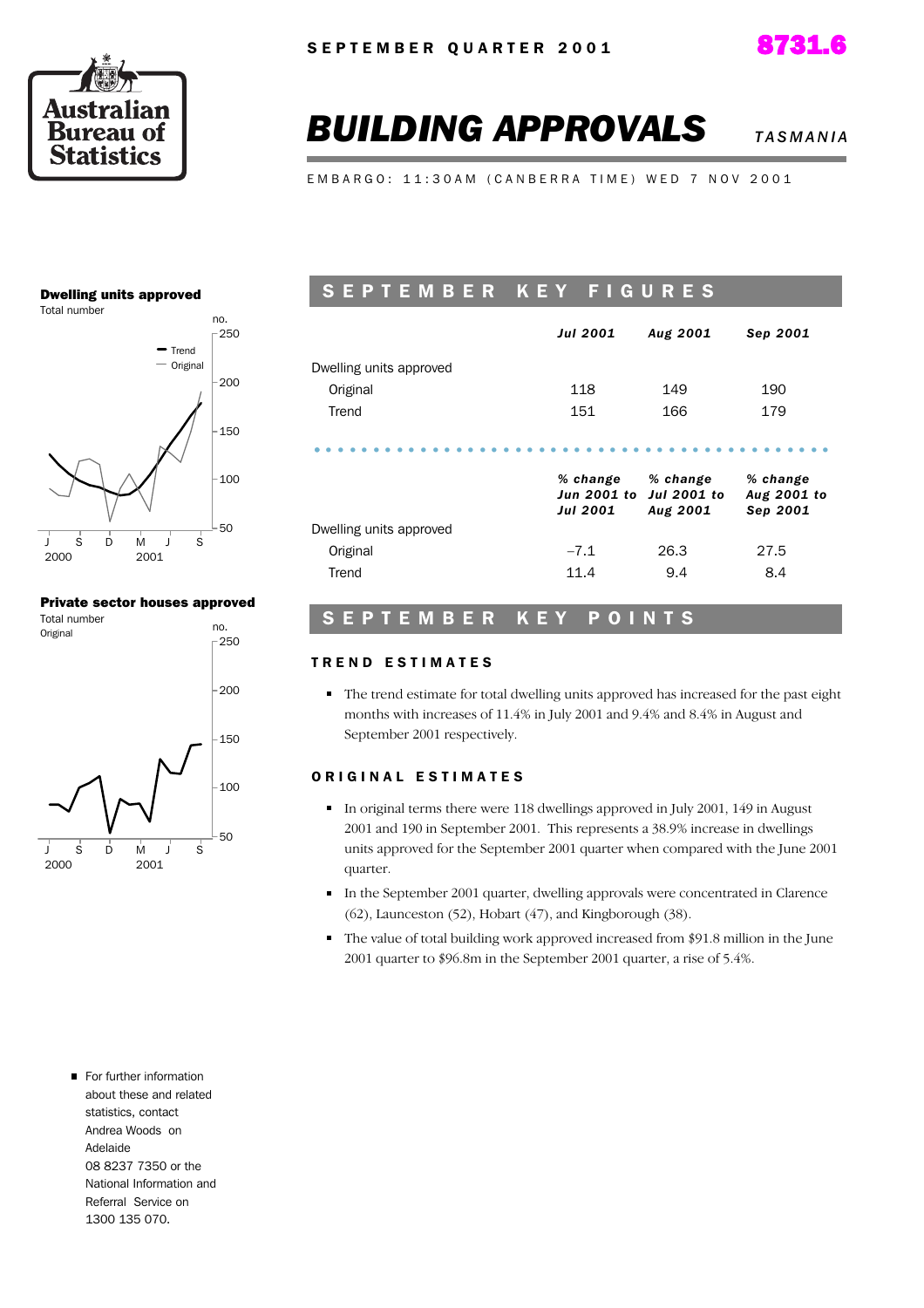### N O T E S

| FORTHCOMING ISSUES    | <b>ISSUE</b>                                                                                                                                                                                                                                                                                                                                                                                                                                                                                                                                                                                 | <b>RELEASE DATE</b> |  |  |  |  |  |
|-----------------------|----------------------------------------------------------------------------------------------------------------------------------------------------------------------------------------------------------------------------------------------------------------------------------------------------------------------------------------------------------------------------------------------------------------------------------------------------------------------------------------------------------------------------------------------------------------------------------------------|---------------------|--|--|--|--|--|
|                       | December 2001                                                                                                                                                                                                                                                                                                                                                                                                                                                                                                                                                                                | 8 February 2002     |  |  |  |  |  |
|                       | March 2002                                                                                                                                                                                                                                                                                                                                                                                                                                                                                                                                                                                   | 9 May 2002          |  |  |  |  |  |
|                       |                                                                                                                                                                                                                                                                                                                                                                                                                                                                                                                                                                                              |                     |  |  |  |  |  |
| CHANGES IN THIS ISSUE | Area statistics are now classified to the Australian Standard Geographical Classification,                                                                                                                                                                                                                                                                                                                                                                                                                                                                                                   |                     |  |  |  |  |  |
|                       | 2001 edition (see paragraph 26 of the Explanatory Notes).                                                                                                                                                                                                                                                                                                                                                                                                                                                                                                                                    |                     |  |  |  |  |  |
|                       |                                                                                                                                                                                                                                                                                                                                                                                                                                                                                                                                                                                              |                     |  |  |  |  |  |
| DATA NOTES            | Special articles that include some State/Territory data have appeared in recent issues of<br>'Building Approvals, Australia' (ABS Cat. no. 8731.0). The July 2001 article 'Average<br>Floor Area of New Dwellings' showed changes in average floor area in the period<br>1985-86 to 1999-2000. The August 2001 article 'Functional Classification of Building'<br>discussed the new ABS Functional Classification of Building and included summary data<br>for 2000-2001. Users who are interested in receiving a copy of these articles should<br>contact Roger Mableson on (08) 8237 7494. |                     |  |  |  |  |  |
| REVISIONS THIS MONTH  | There are no significant revisions this quarter.                                                                                                                                                                                                                                                                                                                                                                                                                                                                                                                                             |                     |  |  |  |  |  |
|                       |                                                                                                                                                                                                                                                                                                                                                                                                                                                                                                                                                                                              |                     |  |  |  |  |  |

Stevan R. Matheson Regional Director, Tasmania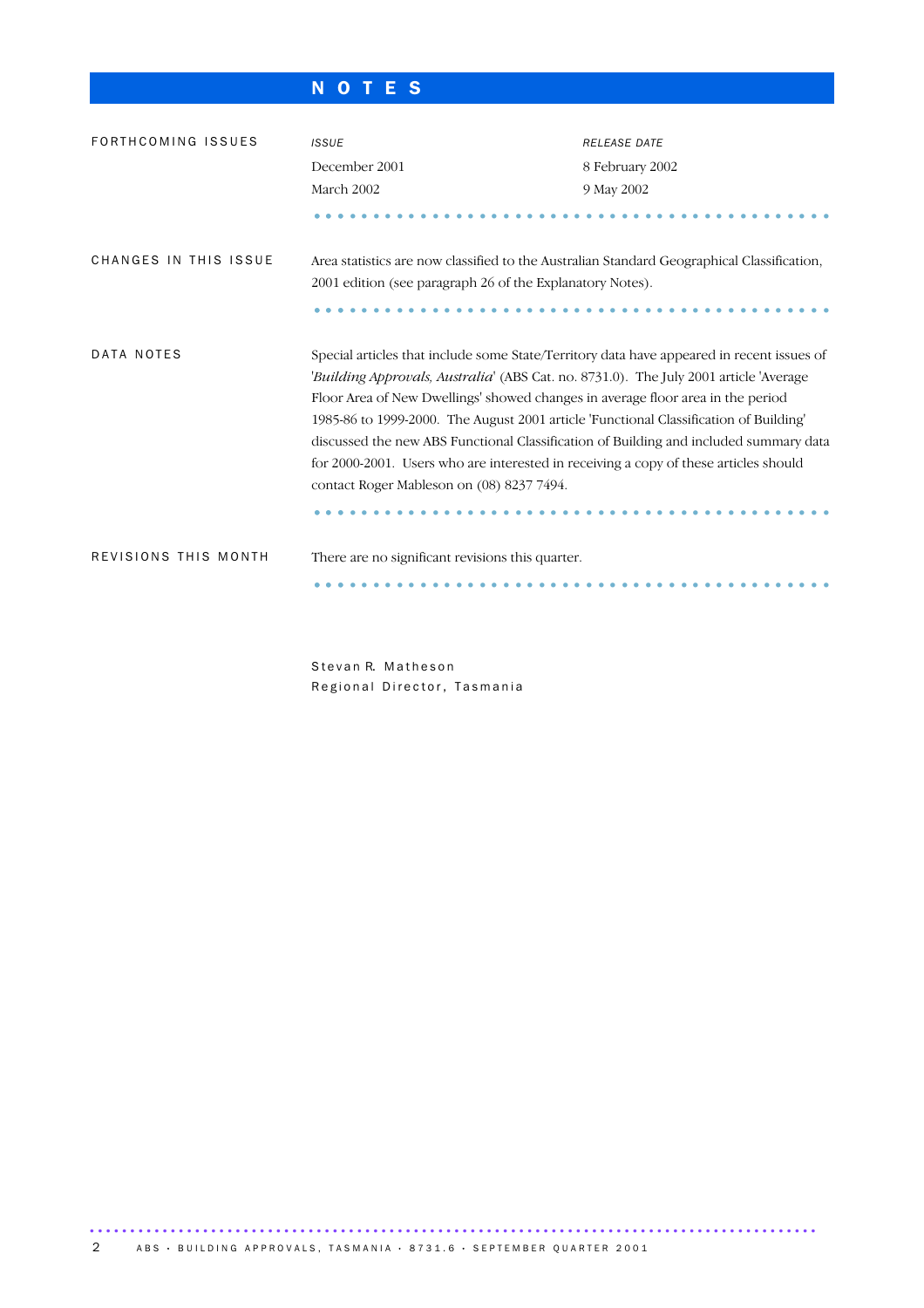

# **1** DWELLING UNITS APPROVED, Private and Public Sector .........................

|           |                    |                                  | Alterations                        |                            |                     |                     |           |
|-----------|--------------------|----------------------------------|------------------------------------|----------------------------|---------------------|---------------------|-----------|
|           |                    | New other                        | and additions                      |                            | Non-                | Total               |           |
|           | New                | residential                      | to residential                     |                            | residential         | dwelling            | Trend     |
| Period    | houses             | building                         | buildings                          | Conversion(a)              | building(a)         | units               | estimates |
|           |                    |                                  |                                    |                            |                     |                     | 0.0.0     |
|           |                    |                                  | PRIVATE SECTOR (Number)            |                            |                     |                     |           |
| 1998-1999 | 1 2 9 6            | 104                              | 6                                  | $\overline{2}$             | $1\,$               | 1 4 0 9             | n.a.      |
| 1999-2000 | 1587               | 224                              | 19                                 | 33                         | $\overline{2}$      | 1865                | n.a.      |
| 2000-2001 | 1 0 9 4            | 70                               | 3                                  | $\mathbf 0$                | $\mathbf{O}$        | 1 1 6 7             | n.a.      |
|           |                    |                                  |                                    |                            |                     |                     |           |
| 2000      |                    |                                  |                                    |                            |                     |                     |           |
| September | 100                | 14                               | 0                                  | $\mathsf{O}\xspace$        | 0                   | 114                 | n.a.      |
| October   | 105                | 13                               | $\mathsf{O}\xspace$                | $\mathbf 0$                | $\mathbf 0$         | 118                 | n.a.      |
| November  | 112                | 4                                | $\mathbf 0$                        | 0                          | 0                   | 116                 | n.a.      |
| December  | 53                 | 4                                | $\mathbf 0$                        | $\mathbf 0$                | 0                   | 57                  | n.a.      |
| 2001      |                    |                                  |                                    |                            |                     |                     |           |
| January   | 89                 | 0                                | $\mathbf 0$                        | 0                          | 0                   | 89                  | n.a.      |
| February  | 83                 | 23                               | 0                                  | $\mathsf{O}\xspace$        | $\mathbf{O}$        | 106                 | n.a.      |
| March     | 84                 | $\overline{2}$                   | 0                                  | 0                          | 0                   | 86                  | n.a.      |
| April     | 65                 | 3                                | $\mathbf 0$                        | $\mathbf 0$                | 0                   | 68                  | n.a.      |
| May       | 129                | 0                                | $\mathbf{1}$                       | $\mathbf 0$                | 0                   | 130                 | n.a.      |
| June      | 115                | $\overline{7}$                   | $\mathbf{1}$                       | $\mathbf 0$                | $\mathbf{O}$        | 123                 | n.a.      |
| July      | 113                | 4                                | 0                                  | $\mathbf{1}$               | 0                   | 118                 | n.a.      |
| August    | 143                | 4                                | $\mathbf{1}$                       | 0                          | $1\,$               | 149                 | n.a.      |
| September | 145                | 45                               | $\mathbf 0$                        | $\mathbf 0$                | 0                   | 190                 | n.a.      |
|           |                    |                                  |                                    |                            |                     |                     |           |
|           |                    |                                  | PUBLIC SECTOR (Number)             |                            |                     |                     |           |
| 1998-1999 |                    |                                  |                                    |                            |                     |                     |           |
|           | $\mathbf{1}$<br>21 | $\mathbf 0$<br>6                 | $\mathbf 0$<br>$\mathsf{O}\xspace$ | $\mathsf{O}\xspace$        | 0                   | $\mathbf{1}$<br>28  | n.a.      |
| 1999-2000 | 14                 | 10                               | 3                                  | $\mathbf 1$<br>$\mathbf 0$ | 0<br>0              | 27                  | n.a.      |
| 2000-2001 |                    |                                  |                                    |                            |                     |                     | n.a.      |
| 2000      |                    |                                  |                                    |                            |                     |                     |           |
| September | $\mathbf 0$        | 5                                | $\mathbf 0$                        | $\mathsf{O}\xspace$        | 0                   | 5                   | n.a.      |
| October   | $\mathbf 0$        | 3                                | $\mathbf 0$                        | $\mathbf 0$                | $\mathbf{O}$        | 3                   | n.a.      |
| November  | $\mathbf 0$        | 0                                | $\mathbf 0$                        | 0                          | 0                   | 0                   | n.a.      |
| December  | $\mathbf 0$        | $\mathbf 0$                      | $\mathbf 0$                        | $\mathbf 0$                | 0                   | 0                   | n.a.      |
| 2001      |                    |                                  |                                    |                            |                     |                     |           |
| January   | $\mathbf 0$        | $\mathbf 0$                      |                                    | $\mathbf 0$                | 0                   |                     |           |
|           | $\mathbf 0$        |                                  | $\overline{2}$<br>0                |                            |                     | $\overline{2}$      | n.a.      |
| February  |                    | $\mathbf 0$                      |                                    | 0                          | 0                   | 0                   | n.a.      |
| March     | 0                  | $\overline{2}$                   | 0                                  | 0                          | 0                   | 2                   | n.a.      |
| April     | 0                  | $\mathbf 0$                      | 0                                  | 0                          | 0                   | 0                   | n.a.      |
| May       | 4                  | $\mathbf 0$                      | 0                                  | 0                          | 0                   | $\overline{4}$      | n.a.      |
| June      | 4                  | $\mathbf 0$                      | $\mathbf 0$                        | $\mathbf 0$                | 0                   | 4                   | n.a.      |
| July      | $\mathbf 0$        | $\overline{O}$                   | $\mathbf 0$                        | $\mathbf 0$                | 0                   | 0                   | n.a.      |
| August    | 0                  | 0                                | 0                                  | 0                          | 0                   | 0                   | n.a.      |
| September | $\mathbf 0$        | $\mathbf 0$                      | $\mathsf{O}\xspace$                | $\mathsf{O}\xspace$        | $\mathsf{O}\xspace$ | $\mathsf{O}\xspace$ | n.a.      |
|           |                    |                                  | TOTAL (Number)                     |                            |                     |                     |           |
|           |                    |                                  |                                    |                            |                     |                     |           |
| 1998-1999 | 1 2 9 7            | 104                              | 6                                  | $\sqrt{2}$                 | $\mathbf{1}$        | 1 4 1 0             | n.a.      |
| 1999-2000 | 1608               | 230                              | 19                                 | 34                         | $\overline{2}$      | 1893                | n.a.      |
| 2000-2001 | 1 1 0 8            | 80                               | 6                                  | $\mathbf 0$                | 0                   | 1 1 9 4             | n.a.      |
| 2000      |                    |                                  |                                    |                            |                     |                     |           |
| September |                    |                                  |                                    |                            |                     |                     |           |
| October   | 100                | 19                               | 0                                  | $\mathsf{O}$               | 0                   | 119<br>121          | 99        |
|           | 105                | 16                               | $\mathsf{O}\xspace$                | $\mathsf{O}\xspace$        | 0                   |                     | 95        |
| November  | 112                | $\sqrt{4}$                       | 0                                  | $\mathsf{O}\xspace$        | 0                   | 116                 | 92        |
| December  | 53                 | $\sqrt{4}$                       | 0                                  | $\mathsf{O}\xspace$        | 0                   | 57                  | 87        |
| 2001      |                    |                                  |                                    |                            |                     |                     |           |
| January   | 89                 | $\mathbf 0$                      | 2                                  | $\mathsf{O}\xspace$        | 0                   | 91                  | 84        |
| February  | 83                 | 23                               | 0                                  | $\mathsf{O}\xspace$        | 0                   | 106                 | 85        |
| March     | 84                 | $\sqrt{4}$                       | 0                                  | 0                          | 0                   | 88                  | 92        |
| April     | 65                 | 3                                | 0                                  | $\mathsf{O}\xspace$        | 0                   | 68                  | 105       |
| May       | 133                | 0                                | $\mathbf 1$                        | 0                          | 0                   | 134                 | 120       |
| June      | 119                | $\overline{7}$                   | $\mathbf 1$                        | $\mathbf 0$                | 0                   | 127                 | 136       |
| July      | 113                | $\sqrt{4}$                       | 0                                  | $\mathbf 1$                | $\mathsf{O}\xspace$ | 118                 | 151       |
| August    | 143                | 4                                | $\mathbf 1$                        | $\mathbf 0$                | $\mathbf 1$         | 149                 | 166       |
| September | 145                | 45                               | 0                                  | 0                          | 0                   | 190                 | 179       |
|           |                    |                                  |                                    |                            |                     |                     |           |
|           |                    | (a) See Glossary for definition. |                                    |                            |                     |                     |           |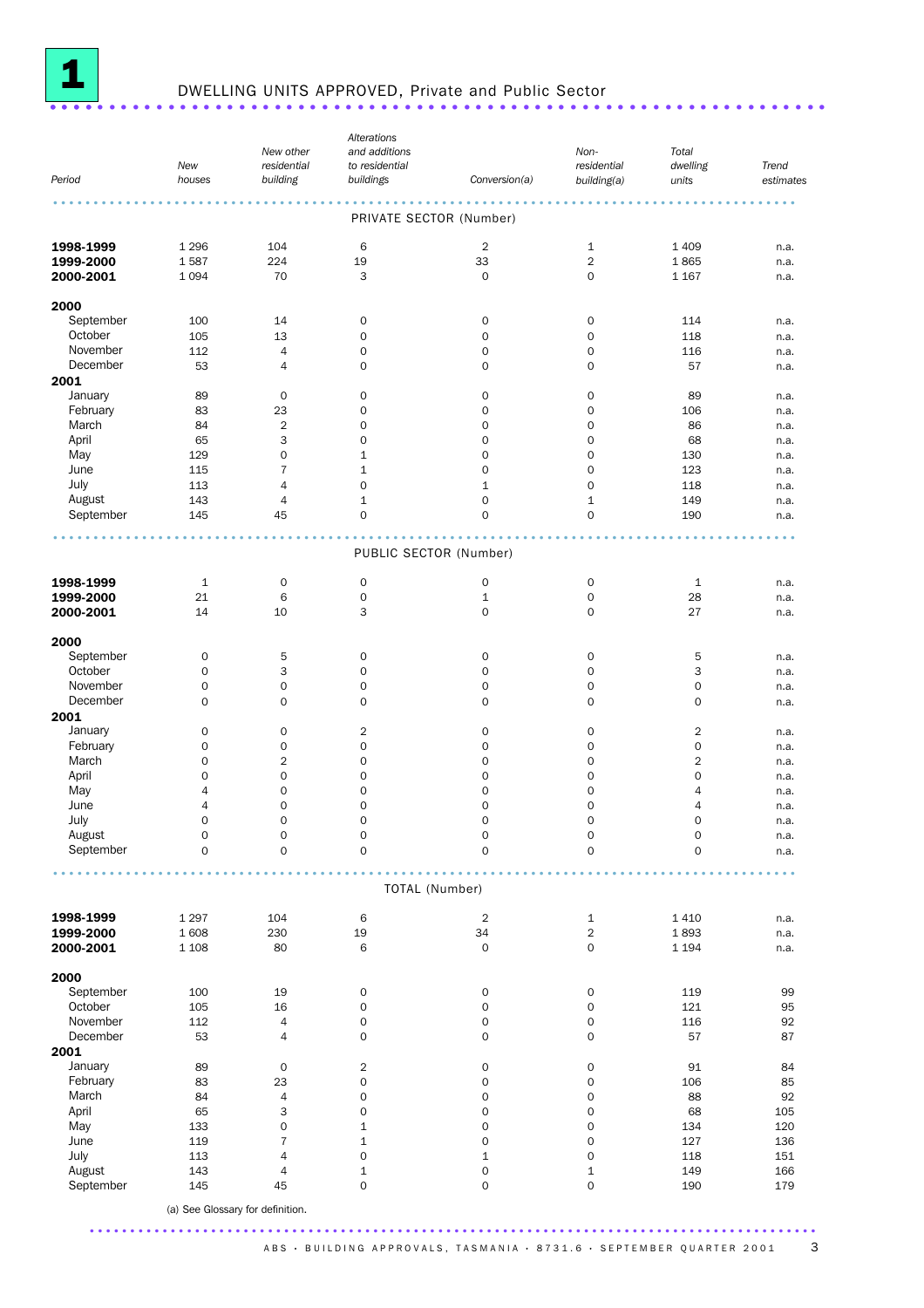

### <sup>2</sup> VALUE OF BUILDING APPROVED, Private and Public Sector: Original ......................................................................

|           |                                           |                     | Alterations           | Alterations              |                     |             |             |              |
|-----------|-------------------------------------------|---------------------|-----------------------|--------------------------|---------------------|-------------|-------------|--------------|
|           |                                           | New other           | and                   | and additions            |                     | Total       | Non-        |              |
|           | New                                       | residential         | additions             | not creating             |                     | residential | residential | <b>Total</b> |
| Period    | houses                                    | building            | creating<br>dwellings | dwellings                | Conversion(a)       | building    | building(a) | building     |
|           |                                           |                     |                       |                          |                     |             |             |              |
|           |                                           |                     |                       | PRIVATE SECTOR (\$ '000) |                     |             |             |              |
| 1998-1999 | 124 905                                   | 6 1 3 6             | 342                   | 35 501                   | 134                 | 167 018     | 115 752     | 282 769      |
| 1999-2000 | 163 114                                   | 27 283              | 1632                  | 43 487                   | 4745                | 240 260     | 120 737     | 360 997      |
| 2000-2001 | 118 360                                   | 6546                | 223                   | 41 514                   | 300                 | 166 942     | 95 244      | 262 186      |
| 2000      |                                           |                     |                       |                          |                     |             |             |              |
| September | 10 996                                    | 1 400               | $\mathbf 0$           | 2 0 9 9                  | 0                   | 14 4 95     | 21 508      | 36 003       |
| October   | 11 535                                    | 1564                | $\mathbf 0$           | 4 4 6 4                  | 25                  | 17 588      | 9534        | 27 122       |
| November  | 11877                                     | 270                 | $\mathbf 0$           | 3 4 8 8                  | $\mathbf 0$         | 15 635      | 9593        | 25 2 28      |
| December  | 5904                                      | 420                 | $\mathbf 0$           | 3 1 5 7                  | 35                  | 9516        | 9389        | 18 905       |
| 2001      |                                           |                     |                       |                          |                     |             |             |              |
| January   | 9447                                      | $\mathbf 0$         | $\mathbf 0$           | 2989                     | 65                  | 12 500      | 1858        | 14 3 58      |
| February  | 8996                                      | 2 2 3 2             | $\mathbf 0$           | 4 1 5 2                  | $\mathbf 0$         | 15 380      | 3 3 2 2     | 18 702       |
| March     | 9 2 3 5                                   | 100                 | $\mathbf 0$           | 3970                     | 65                  | 13 370      | 5 2 8 2     | 18 652       |
| April     | 7 2 2 8                                   | 290                 | $\mathbf 0$           | 3 1 7 3                  | $\mathbf 0$         | 10 691      | 7 3 8 6     | 18 077       |
| May       | 13 7 10                                   | $\mathbf 0$         | 15                    | 4599                     | $\mathbf 0$         | 18 3 24     | 12 3 7 1    | 30 695       |
|           |                                           |                     |                       |                          |                     |             |             | 23 346       |
| June      | 13 3 89                                   | 270                 | 56                    | 3572                     | $\mathbf 0$         | 17 28 6     | 6059        |              |
| July      | 12 3 5 7                                  | 218                 | $\mathbf 0$           | 3 653                    | 19                  | 16 247      | 9631        | 25878        |
| August    | 15 4 67                                   | 310                 | 130                   | 5 1 8 6                  | $\mathbf 0$         | 21 093      | 10 011      | 31 104       |
| September | 16 15 1                                   | 5850                | $\mathbf 0$           | 5 3 8 1                  | $\mathbf 0$         | 27 382      | 9448        | 36830        |
|           |                                           |                     |                       | PUBLIC SECTOR (\$ '000)  |                     |             |             |              |
| 1998-1999 | 200                                       | $\mathbf 0$         | $\mathbf 0$           | 817                      | $\mathbf 0$         | 1 0 1 7     | 58 793      | 59810        |
| 1999-2000 | 2 1 7 8                                   | 863                 | $\mathbf 0$           | 768                      | 35                  | 3844        | 39857       | 43 701       |
|           |                                           |                     |                       | 352                      | $\mathbf 0$         |             |             | 60 849       |
| 2000-2001 | 1585                                      | 1013                | 671                   |                          |                     | 3621        | 57 228      |              |
| 2000      |                                           |                     |                       |                          |                     |             |             |              |
| September | $\mathbf 0$                               | 337                 | $\mathbf 0$           | 56                       | $\mathbf 0$         | 393         | 1723        | 2 1 1 5      |
| October   | $\mathbf 0$                               | 457                 | $\mathbf 0$           | $\mathbf 0$              | $\mathbf 0$         | 457         | 3 0 8 1     | 3537         |
| November  | 0                                         | $\mathbf 0$         | $\mathbf 0$           | 20                       | 0                   | 20          | 3514        | 3 5 3 4      |
| December  | $\mathbf 0$                               | $\mathbf 0$         | $\mathbf 0$           | 55                       | 0                   | 55          | 3019        | 3074         |
| 2001      |                                           |                     |                       |                          |                     |             |             |              |
| January   | 0                                         | $\mathbf 0$         | 228                   | $\mathbf 0$              | $\mathbf 0$         | 228         | 14 550      | 14 7 78      |
| February  | 0                                         | $\mathbf 0$         | $\mathbf 0$           | $\mathbf 0$              | 0                   | $\mathbf 0$ | 820         | 820          |
| March     | 0                                         | 220                 | $\mathbf 0$           | 18                       | 0                   | 238         | 2817        | 3055         |
| April     | $\mathbf 0$                               | $\mathbf 0$         | $\mathbf 0$           | 80                       | 0                   | 80          | 3645        | 3725         |
| May       | 452                                       | 0                   | $\mathbf 0$           | 38                       | 0                   | 490         | 14 3 7 1    | 14 861       |
| June      | 440                                       | $\mathbf 0$         | $\mathbf 0$           | $\mathbf 0$              | 0                   | 440         | 698         | 1 1 3 8      |
| July      | 0                                         | 0                   | 0                     | 204                      | 0                   | 204         | 286         | 490          |
| August    | 0                                         | $\mathsf{O}\xspace$ | $\mathsf{O}\xspace$   | $\mathbf 0$              | 0                   | $\mathbf 0$ | 1 2 7 0     | 1 2 7 0      |
| September | 0                                         | $\mathbf 0$         | $\mathbf 0$           | $\overline{O}$           | $\overline{O}$      | $\mathbf 0$ | 1 2 3 8     | 1 2 3 8      |
|           |                                           |                     |                       |                          |                     |             |             |              |
|           |                                           |                     |                       | TOTAL (\$ '000)          |                     |             |             |              |
| 1998-1999 | 125 105                                   | 6 1 3 6             | 342                   | 36 319                   | 134                 | 168 035     | 174 545     | 342 580      |
| 1999-2000 | 165 292                                   | 28 146              | 1632                  | 44 255                   | 4780                | 244 104     | 160 595     | 404 699      |
| 2000-2001 | 119 945                                   | 7 5 5 9             | 894                   | 41 865                   | 300                 | 170 563     | 152 472     | 323 035      |
| 2000      |                                           |                     |                       |                          |                     |             |             |              |
| September | 10 996                                    | 1737                | 0                     | 2 1 5 5                  | $\mathbf 0$         | 14 887      | 23 231      | 38 118       |
| October   |                                           |                     | $\mathbf 0$           |                          |                     |             |             | 30 659       |
|           | 11 535                                    | 2021                |                       | 4 4 6 4                  | 25                  | 18 045      | 12 614      |              |
| November  | 11877                                     | 270                 | $\mathsf{O}\xspace$   | 3 5 0 8                  | $\mathsf{O}\xspace$ | 15 655      | 13 106      | 28 762       |
| December  | 5904                                      | 420                 | $\mathbf 0$           | 3 2 1 2                  | 35                  | 9571        | 12 408      | 21979        |
| 2001      |                                           |                     |                       |                          |                     |             |             |              |
| January   | 9447                                      | 0                   | 228                   | 2989                     | 65                  | 12 7 28     | 16 408      | 29 136       |
| February  | 8996                                      | 2 2 3 2             | $\mathsf{O}\xspace$   | 4 1 5 2                  | $\mathsf{O}\xspace$ | 15 380      | 4 1 4 2     | 19 522       |
| March     | 9 2 3 5                                   | 320                 | $\mathsf{O}\xspace$   | 3 9 8 8                  | 65                  | 13 607      | 8099        | 21 706       |
| April     | 7 2 2 8                                   | 290                 | $\mathbf 0$           | 3 2 5 3                  | $\mathsf{O}\xspace$ | 10 771      | 11 0 31     | 21802        |
| May       | 14 162                                    | $\mathsf{O}\xspace$ | 15                    | 4 637                    | $\mathsf{O}\xspace$ | 18813       | 26 743      | 45 556       |
| June      | 13829                                     | 270                 | 56                    | 3572                     | $\mathbf 0$         | 17 726      | 6757        | 24 4 84      |
| July      | 12 3 5 7                                  | 218                 | $\mathsf{O}\xspace$   | 3857                     | 19                  | 16 451      | 9917        | 26 368       |
| August    | 15 4 67                                   | 310                 | 130                   | 5 1 8 6                  | $\mathsf{O}\xspace$ | 21 093      | 11 281      | 32 373       |
| September | 5 850<br>(a) See Glossary for definition. |                     | $\mathbf 0$           | 5 3 8 1                  | 0                   | 27 382      | 10 686      | 38 068       |
|           |                                           |                     |                       |                          |                     |             |             |              |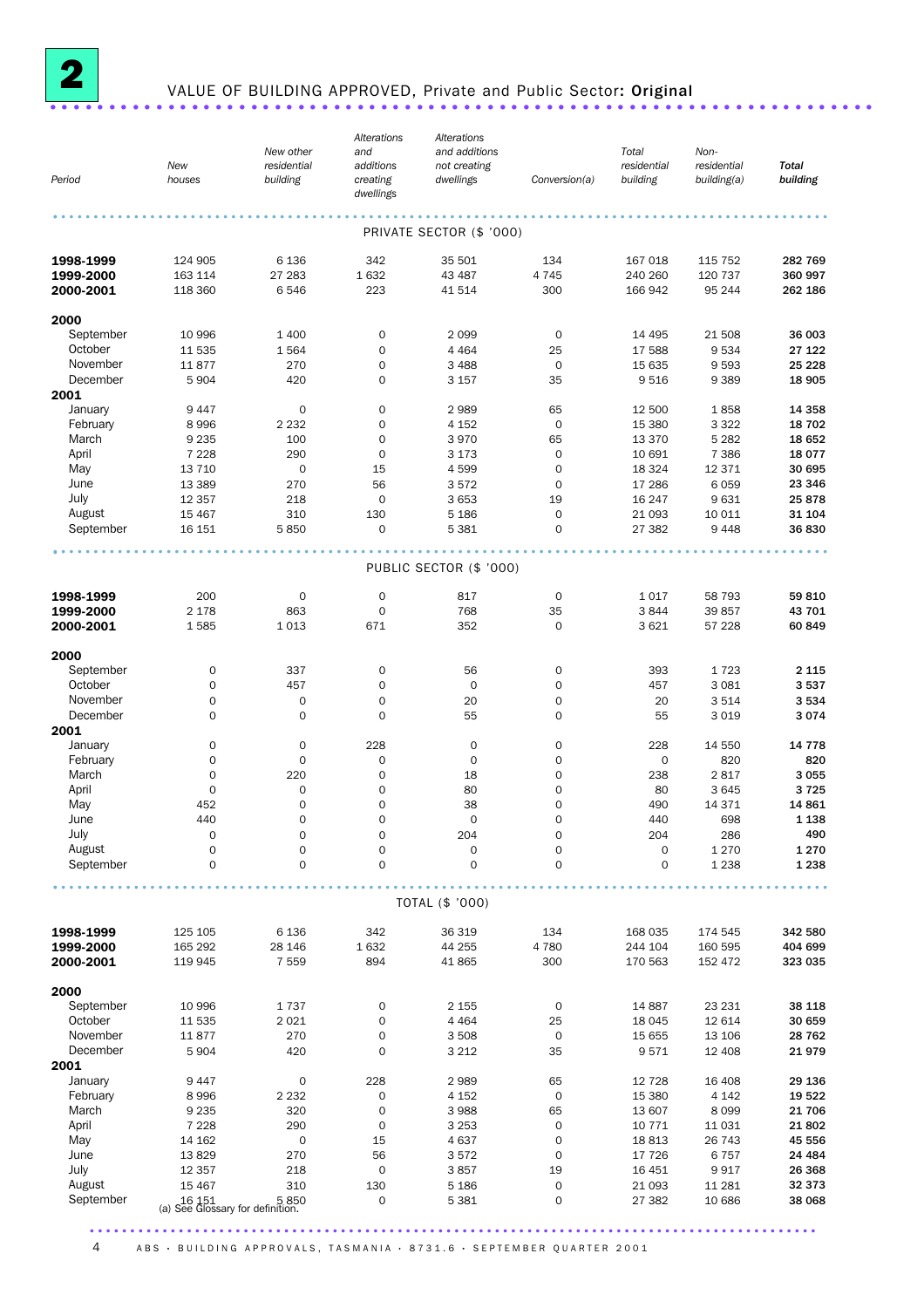

### <sup>3</sup> DWELLING UNITS APPROVED IN NEW RESIDENTIAL BUILDING(a): Original ......................................................................

### NEW OTHER RESIDENTIAL BUILDING....................................................................

|                        | New<br>houses   | terrace houses,     | Semi-detached, row or<br>townhouses, etc. of |                     | Flats, units or apartments |                  |                         |                         | Total               | <b>Total new</b><br>residential<br>building |
|------------------------|-----------------|---------------------|----------------------------------------------|---------------------|----------------------------|------------------|-------------------------|-------------------------|---------------------|---------------------------------------------|
| Period                 |                 | One<br>storey       | Two or more<br>storeys                       | Total               | One or two<br>storeys      | Three<br>storeys | Four or<br>more storeys | Total                   |                     |                                             |
|                        |                 |                     |                                              |                     | DWELLING UNITS (Number)    |                  |                         |                         |                     |                                             |
|                        |                 |                     |                                              |                     |                            |                  |                         |                         |                     |                                             |
| 1998-1999<br>1999-2000 | 1 2 9 7<br>1608 | 16<br>63            | 6<br>18                                      | 22<br>81            | 82<br>104                  | $\mathsf O$<br>0 | $\mathbf 0$<br>45       | 82<br>149               | 104<br>230          | 1 4 0 1<br>1838                             |
| 2000-2001              | 1 1 0 8         | 46                  | 14                                           | 60                  | 20                         | $\mathbf 0$      | $\mathbf 0$             | 20                      | 80                  | 1 1 8 8                                     |
|                        |                 |                     |                                              |                     |                            |                  |                         |                         |                     |                                             |
| 2000                   |                 |                     |                                              |                     |                            |                  |                         |                         |                     |                                             |
| July                   | 83              | $\mathbf 0$         | $\mathbf 0$                                  | $\mathsf{O}\xspace$ | $\mathbf 0$                | $\mathbf 0$      | $\mathbf 0$             | 0                       | $\mathsf{O}\xspace$ | 83                                          |
| August                 | 82              | $\mathbf 0$         | $\mathbf 0$                                  | $\mathbf 0$         | $\mathbf 0$                | $\mathbf 0$      | $\mathbf 0$             | 0                       | $\mathbf 0$         | 82                                          |
| September              | 100             | 5                   | 14                                           | 19                  | $\mathbf 0$                | $\mathbf 0$      | $\mathbf 0$             | 0                       | 19                  | 119                                         |
| October                | 105             | 14                  | $\mathbf 0$                                  | 14                  | $\overline{2}$             | 0                | $\mathbf 0$             | $\overline{\mathbf{c}}$ | 16                  | 121                                         |
| November               | 112             | $\overline{4}$      | $\mathbf 0$                                  | 4                   | $\mathbf 0$                | 0                | $\mathbf 0$             | 0                       | $\overline{4}$      | 116                                         |
| December               | 53              | $\overline{4}$      | $\mathbf 0$                                  | 4                   | $\mathbf 0$                | $\mathbf 0$      | $\mathbf 0$             | $\mathbf 0$             | $\overline{4}$      | 57                                          |
| 2001                   |                 |                     |                                              |                     |                            |                  |                         |                         |                     |                                             |
| January                | 89              | $\mathbf 0$         | 0                                            | $\mathsf{O}\xspace$ | $\mathbf 0$                | 0                | $\mathbf 0$             | 0                       | $\mathbf 0$         | 89                                          |
| February               | 83              | $\overline{7}$      | $\mathbf 0$                                  | $\overline{7}$      | 16                         | $\mathbf 0$      | $\mathbf 0$             | 16                      | 23                  | 106                                         |
| March                  | 84              | 4                   | 0                                            | 4                   | $\mathbf 0$                | 0                | $\mathbf 0$             | $\mathsf{O}\xspace$     | $\overline{4}$      | 88                                          |
| April                  | 65              | 3                   | $\mathbf 0$                                  | 3                   | $\mathbf 0$                | 0                | $\mathbf 0$             | 0                       | 3                   | 68                                          |
| May                    | 133             | $\mathbf 0$         | $\mathbf 0$                                  | 0                   | $\mathbf 0$                | $\mathbf 0$      | $\mathbf 0$             | $\mathsf{O}\xspace$     | $\mathbf 0$         | 133                                         |
| June                   | 119             | 5                   | $\mathbf 0$                                  | 5                   | $\overline{2}$             | $\mathbf 0$      | $\mathbf 0$             | $\overline{2}$          | $\overline{7}$      | 126                                         |
| July                   | 113             | 4                   | $\mathbf 0$                                  | $\overline{4}$      | $\mathbf 0$                | $\mathbf 0$      | $\mathbf 0$             | $\mathbf 0$             | $\overline{4}$      | 117                                         |
| August                 | 143             | 4                   | $\mathbf 0$                                  | 4                   | $\mathbf 0$                | $\mathbf 0$      | $\mathbf 0$             | $\mathsf{O}\xspace$     | $\overline{4}$      | 147                                         |
| September              | 145             | $\overline{2}$      | 20                                           | 22                  | 23                         | 0                | $\mathbf 0$             | 23                      | 45                  | 190                                         |
|                        |                 |                     |                                              |                     | VALUE (\$ '000)            |                  |                         |                         |                     |                                             |
|                        |                 |                     |                                              |                     |                            |                  |                         |                         |                     |                                             |
| 1998-1999              | 125 105         | 1 2 1 6             | 570                                          | 1786                | 4 3 5 0                    | 0                | 0                       | 4 3 5 0                 | 6 1 3 6             | 131 240                                     |
| 1999-2000              | 165 292         | 5832                | 1665                                         | 7 4 9 7             | 6799                       | 0                | 13850                   | 20 649                  | 28 146              | 193 437                                     |
| 2000-2001              | 119 945         | 4 3 1 1             | 1 4 0 0                                      | 5 7 1 1             | 1848                       | 0                | 0                       | 1848                    | 7 5 5 9             | 127 504                                     |
| 2000                   |                 |                     |                                              |                     |                            |                  |                         |                         |                     |                                             |
| July                   | 7866            | $\mathbf 0$         | $\mathbf 0$                                  | $\mathsf{O}\xspace$ | 0                          | $\mathbf 0$      | $\mathbf 0$             | 0                       | $\mathbf 0$         | 7866                                        |
| August                 | 8871            | 0                   | $\mathbf 0$                                  | $\mathbf 0$         | $\mathbf 0$                | $\mathbf 0$      | $\mathbf 0$             | 0                       | $\mathbf 0$         | 8871                                        |
| September              | 10 996          | 337                 | 1 4 0 0                                      | 1737                | $\mathbf 0$                | 0                | 0                       | 0                       | 1737                | 12 7 32                                     |
| October                | 11 535          | 1955                | 0                                            | 1955                | 66                         | 0                | $\mathbf 0$             | 66                      | 2 0 2 1             | 13 556                                      |
| November               | 11877           | 270                 | $\mathbf 0$                                  | 270                 | $\mathbf 0$                | $\mathbf 0$      | $\mathbf 0$             | 0                       | 270                 | 12 147                                      |
| December               | 5 9 0 4         | 420                 | $\mathbf 0$                                  | 420                 | $\mathbf 0$                | $\mathbf 0$      | $\mathbf 0$             | $\mathbf 0$             | 420                 | 6 3 2 4                                     |
| 2001                   |                 |                     |                                              |                     |                            |                  |                         |                         |                     |                                             |
| January                | 9 4 4 7         | $\mathsf{O}\xspace$ | 0                                            | $\mathsf{O}\xspace$ | $\mathsf{O}\xspace$        | 0                | 0                       | 0                       | $\mathsf{O}\xspace$ | 9 4 4 7                                     |
| February               | 8 9 9 6         | 600                 | $\mathsf{O}$                                 | 600                 | 1632                       | 0                | $\mathsf{O}\xspace$     | 1632                    | 2 2 3 2             | 11 2 28                                     |
| March                  | 9 2 3 5         | 320                 | 0                                            | 320                 | $\mathsf{O}\xspace$        | 0                | $\mathsf{O}\xspace$     | 0                       | 320                 | 9 5 5 5                                     |
| April                  | 7 2 2 8         | 290                 | $\mathsf{O}$                                 | 290                 | $\mathsf{O}\xspace$        | 0                | $\mathsf{O}\xspace$     | 0                       | 290                 | 7 5 1 8                                     |
| May                    | 14 162          | $\mathsf{O}\xspace$ | $\mathsf{O}$                                 | $\mathsf{O}\xspace$ | $\mathsf{O}\xspace$        | 0                | $\mathsf{O}\xspace$     | $\mathsf{O}\xspace$     | 0                   | 14 162                                      |
| June                   | 13829           | 120                 | 0                                            | 120                 | 150                        | 0                | $\mathsf{O}\xspace$     | 150                     | 270                 | 14 099                                      |
| July                   | 12 3 5 7        | 218                 | $\mathsf{O}$                                 | 218                 | $\mathsf{O}\xspace$        | 0                | 0                       | 0                       | 218                 | 12 575                                      |
| August                 | 15 4 67         | 310                 | $\mathsf{O}\xspace$                          | 310                 | $\mathsf{O}\xspace$        | 0                | $\mathsf{O}\xspace$     | $\mathsf{O}\xspace$     | 310                 | 15 7 7 7                                    |
| September              | 16 15 1         | 100                 | 1500                                         | 1 600               | 4 2 5 0                    | 0                | $\mathsf{O}\xspace$     | 4 2 5 0                 | 5850                | 22 001                                      |

.....................................................................................................

..........................................................................................

(a) See Glossary for definition.

A B S · BUIL DIN G A P P ROVALS, TAS MANIA · 8731.6 · SEPTEMBER QUARTER 2001 5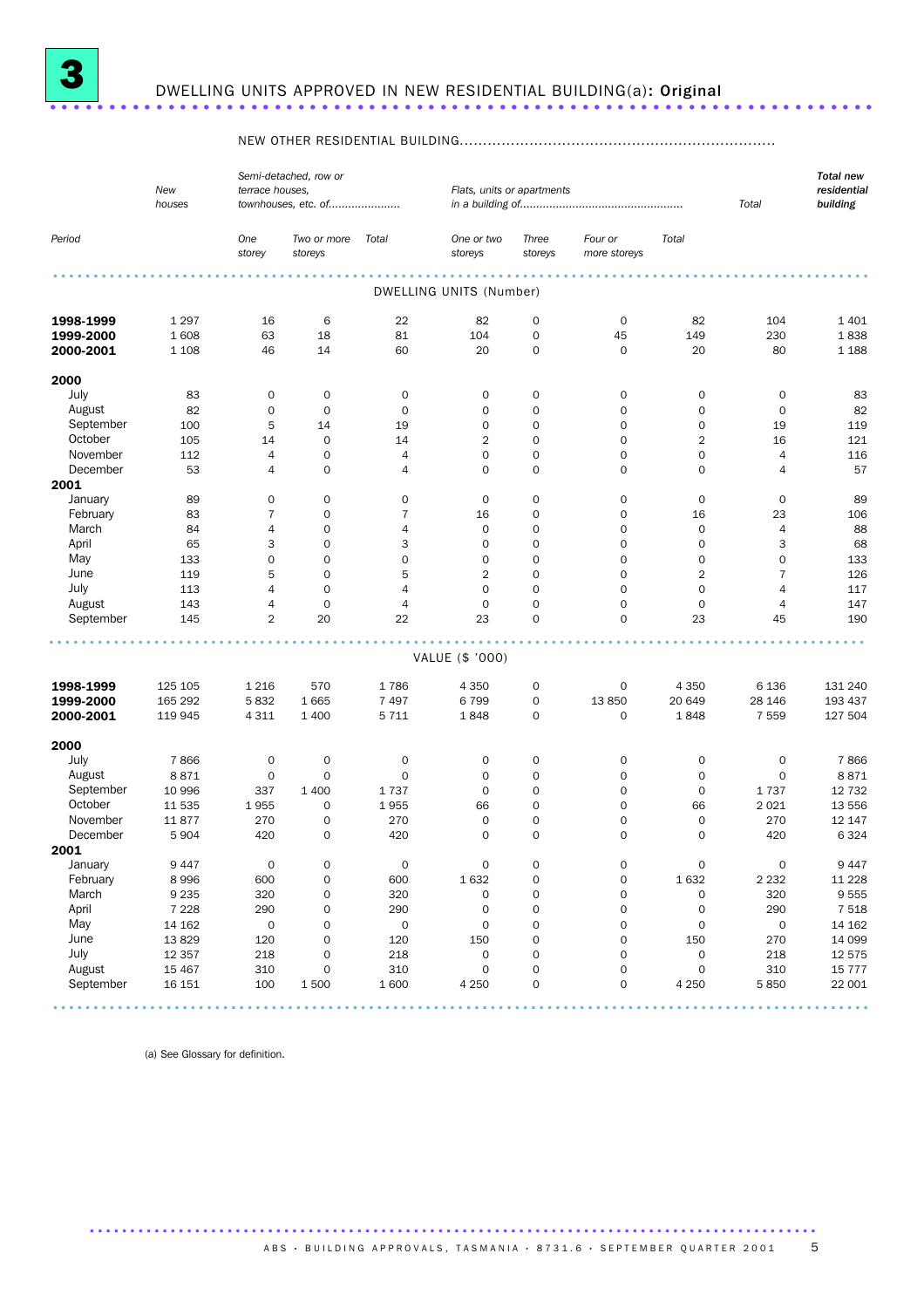

### NON-RESIDENTIAL BUILDING APPROVED, Jobs By Value Range: Original ......................................................................

|           | Hotels,          |                     |                     |                               |                     |                           |                     |                     |                |             |                |             |
|-----------|------------------|---------------------|---------------------|-------------------------------|---------------------|---------------------------|---------------------|---------------------|----------------|-------------|----------------|-------------|
|           | motels and       |                     |                     |                               |                     |                           |                     |                     | Other          |             |                |             |
|           | other short term | accommodation       |                     | Shops                         |                     | Factories                 |                     | Offices             | business       | premises    |                | Educational |
| Period    | no.              | \$'000              | no.                 | \$'000                        |                     | no. \$'000                |                     | no. \$'000          | no.            | \$'000      |                | no. \$'000  |
|           |                  |                     |                     |                               |                     |                           |                     |                     |                |             |                |             |
| 2001      |                  |                     |                     |                               |                     | Value-\$50,000-\$199,999  |                     |                     |                |             |                |             |
| July      | $\overline{2}$   | 330                 | 9                   | 825                           | $\overline{2}$      | 106                       | 2                   | 205                 | $\overline{4}$ | 381         | 0              | 0           |
| August    | $\overline{2}$   | 239                 | 9                   | 805                           | $\mathbf{1}$        | 110                       | 8                   | 700                 | 3              | 338         | $\mathbf{1}$   | 88          |
| September | $\mathbf 0$      | $\mathsf{O}\xspace$ | 6                   | 610                           | $\mathbf{1}$        | 50                        | 6                   | 544                 | 5              | 513         | $\mathbf{1}$   | 58          |
|           |                  |                     |                     |                               |                     |                           |                     |                     |                |             |                |             |
| 2001      |                  |                     |                     | Value-\$200,000-\$499,999     |                     |                           |                     |                     |                |             |                |             |
| July      | 0                | 0                   | $\mathbf{1}$        | 410                           | $\overline{2}$      | 460                       | 0                   | 0                   | 0              | $\mathbf 0$ | $\mathbf 0$    | 0           |
| August    | $\mathbf 0$      | $\mathbf 0$         | 3                   | 650                           | $\mathbf 0$         | $\mathbf 0$               | $\mathbf{1}$        | 250                 | $\mathbf 0$    | 0           | $\mathbf{1}$   | 300         |
| September | $\mathbf{1}$     | 300                 | 3                   | 808                           | $\overline{2}$      | 650                       | $\mathsf{O}\xspace$ | 0                   | 3              | 909         | $\overline{2}$ | 700         |
|           |                  |                     |                     |                               |                     | Value-\$500,000-\$999,999 |                     |                     |                |             |                |             |
| 2001      |                  |                     |                     |                               |                     |                           |                     |                     |                |             |                |             |
| July      | $\mathbf 0$      | 0                   | $\mathbf{1}$        | 850                           | $\mathbf 0$         | $\mathbf 0$               | $\mathbf 0$         | $\mathbf 0$         | $\mathbf 0$    | $\mathbf 0$ | $\mathbf 0$    | $\mathbf 0$ |
| August    | $\mathbf 0$      | $\mathbf 0$         | $\mathbf 0$         | $\mathbf 0$                   | $\mathbf 0$         | $\mathbf 0$               | $\Omega$            | $\Omega$            | $\overline{2}$ | 1650        | $\Omega$       | $\mathbf 0$ |
| September | 0                | $\mathsf{O}\xspace$ | $\mathbf{1}$        | 650                           | $1\,$               | 680                       | $\mathsf{O}\xspace$ | 0                   | $\mathbf{1}$   | 500         | $\mathbf 0$    | $\mathbf 0$ |
|           |                  |                     |                     |                               |                     |                           |                     |                     |                |             |                |             |
| 2001      |                  |                     |                     | Value-\$1,000,000-\$4,999,999 |                     |                           |                     |                     |                |             |                |             |
| July      | $\mathbf 0$      | 0                   | $\mathbf 0$         | $\mathbf 0$                   | $\mathbf 0$         | $\mathbf 0$               | $\mathbf 0$         | $\mathbf 0$         | $\mathbf{1}$   | 1 4 0 0     | $\mathbf 0$    | $\mathbf 0$ |
| August    | $\Omega$         | $\mathsf{O}\xspace$ | $\mathbf{1}$        | 1 0 0 0                       | $\mathbf{1}$        | 1 1 5 0                   | $\mathsf{O}\xspace$ | $\Omega$            | 0              | $\Omega$    | $\Omega$       | $\mathbf 0$ |
| September | $\mathbf 0$      | $\mathbf 0$         | $\mathbf{1}$        | 1 0 0 0                       | $\mathbf 0$         | $\mathbf 0$               | $\mathbf{1}$        | 1600                | $\mathbf 0$    | $\mathbf 0$ | $\mathbf 0$    | $\mathbf 0$ |
|           |                  |                     |                     |                               |                     |                           |                     |                     |                |             |                |             |
| 2001      |                  |                     |                     | Value-\$5,000,000 and over    |                     |                           |                     |                     |                |             |                |             |
| July      | 0                | 0                   | $\mathbf 0$         | $\mathbf 0$                   | $\mathbf 0$         | $\mathbf 0$               | 0                   | $\mathbf 0$         | $\mathbf 0$    | $\mathbf 0$ | $\mathbf 0$    | 0           |
| August    | 0                | $\mathsf{O}\xspace$ | $\mathsf{O}\xspace$ | $\mathsf{O}\xspace$           | $\mathsf{O}\xspace$ | $\mathbf 0$               | $\mathbf 0$         | $\mathsf{O}\xspace$ | 0              | 0           | 0              | $\mathbf 0$ |
| September | $\mathbf 0$      | $\mathbf 0$         | $\mathbf 0$         | 0                             | $\mathbf 0$         | $\Omega$                  | $\Omega$            | $\Omega$            | $\mathbf 0$    | 0           | $\mathbf 0$    | $\mathbf 0$ |
|           |                  |                     |                     |                               |                     |                           |                     |                     |                |             |                |             |
|           |                  |                     |                     |                               | Value-Total         |                           |                     |                     |                |             |                |             |
| 1998-1999 | 14               | 1649                | 67                  | 23 217                        | 45                  | 12973                     | 66                  | 29 843              |                | 61 19 936   | 31             | 17 503      |
| 1999-2000 | 26               | 6596                | 67                  | 27 193                        | 43                  | 11 149                    | 76                  | 16 4 28             |                | 82 18 563   | 39             | 17 722      |
| 2000-2001 | 26               | 15 700              | 73                  | 13 923                        | 32                  | 8688                      |                     | 61 16 435           |                | 44 12 575   | 46             | 32 035      |
| 2001      |                  |                     |                     |                               |                     |                           |                     |                     |                |             |                |             |
| July      | $\overline{2}$   | 330                 | 11                  | 2 0 8 5                       | $\overline{4}$      | 566                       | $\overline{2}$      | 205                 | 5              | 1781        | $\mathbf 0$    | $\mathbf 0$ |
| August    | 2                | 239                 | 13                  | 2 4 5 5                       | $\overline{2}$      | 1 2 6 0                   | 9                   | 950                 | 5              | 1988        | $\overline{2}$ | 388         |
| September | $\mathbf{1}$     | 300                 | 11                  | 3 0 6 8                       | $\overline{4}$      | 1 3 8 0                   | $\overline{7}$      | 2 1 4 4             | 9              | 1922        | 3              | 758         |
|           |                  |                     |                     |                               |                     |                           |                     |                     |                |             |                |             |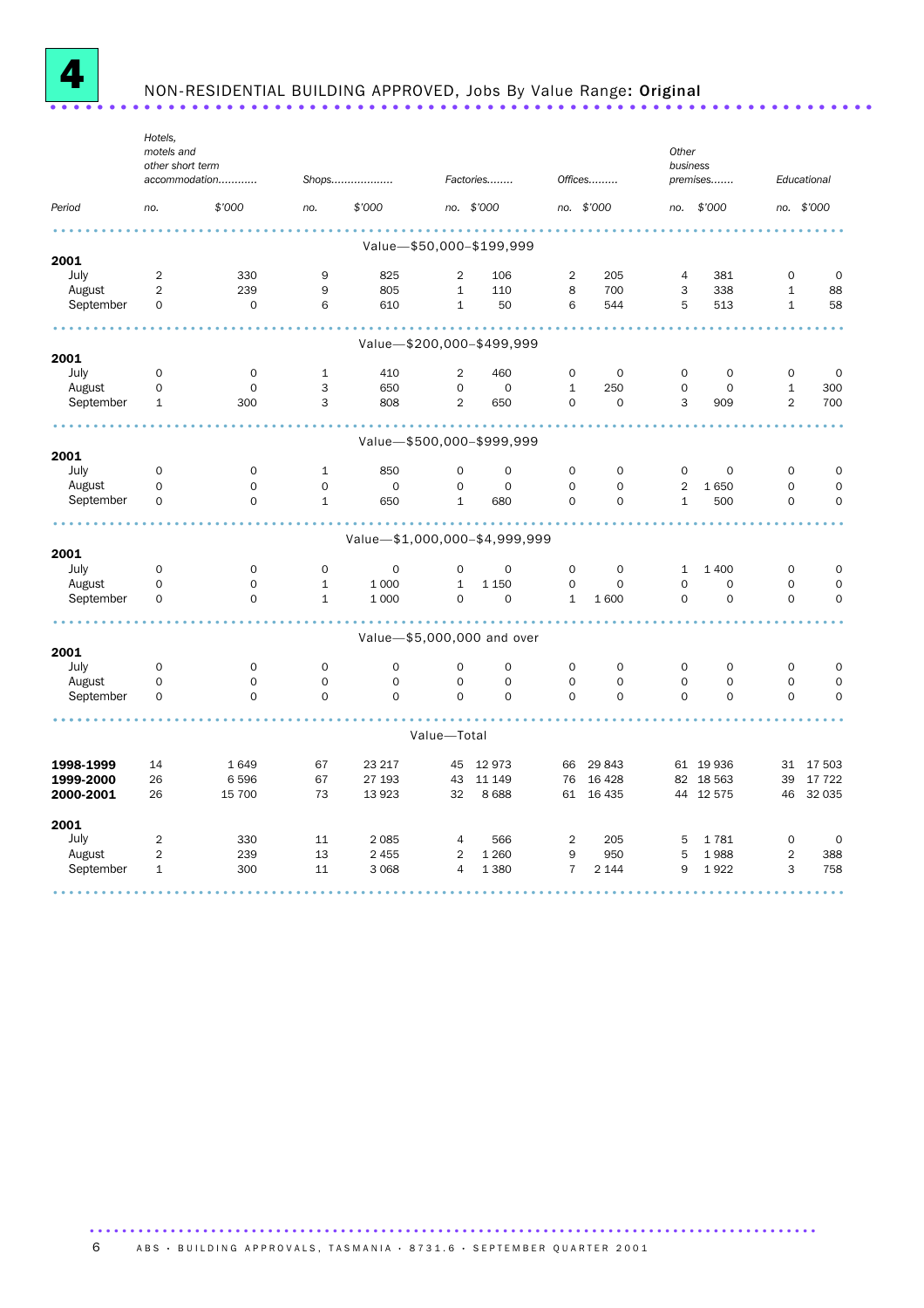

## NON-RESIDENTIAL BUILDINGS APPROVED, Jobs By Value Range: Original *continued* ......................................................................

| \$'000<br>\$'000<br>\$'000<br>\$7000<br>Period<br>no.<br>no.<br>no.<br>no.<br>no.<br>Value-\$50,000-\$199,999<br>2001<br>July<br>$\overline{2}$<br>$\mathbf 0$<br>$\mathsf{O}\xspace$<br>110<br>$\overline{2}$<br>120<br>$\mathbf{1}$<br>120<br>24<br>August<br>3<br>$\overline{2}$<br>$\Omega$<br>$\mathsf{O}\xspace$<br>316<br>$\Omega$<br>0<br>150<br>29<br>September<br>$\mathbf 0$<br>$\overline{2}$<br>$\mathsf{O}$<br>$\mathbf{1}$<br>50<br>$\mathbf{1}$<br>60<br>245<br>23<br>Value-\$200,000-\$499,999<br>July<br>$\mathsf{O}\xspace$<br>$\mathsf{O}\xspace$<br>$\mathsf{O}$<br>$\mathbf 0$<br>$\mathbf 1$<br>250<br>$\mathbf 1$<br>350<br>5<br>August<br>$\mathsf{O}$<br>$\mathbf 0$<br>390<br>246<br>8<br>$\mathbf{1}$<br>200<br>$\mathbf{1}$<br>$\mathbf{1}$<br>September<br>$\mathbf 0$<br>$\mathsf{O}\xspace$<br>$\mathbf{1}$<br>0<br>$\mathsf O$<br>$\mathbf 0$<br>$\mathsf{O}\xspace$<br>12<br>260<br>Value-\$500,000-\$999,999<br>2001<br>July<br>$\mathsf{O}\xspace$<br>$\mathsf{O}$<br>$\mathbf 0$<br>$\mathsf{O}$<br>$\mathsf{O}\xspace$<br>$\mathsf{O}\xspace$<br>$\mathbf 0$<br>$\mathbf 0$<br>$\mathbf{1}$<br>August<br>$\mathsf{O}\xspace$<br>$\mathsf{O}$<br>$\mathsf{O}\xspace$<br>$\mathbf{1}$<br>700<br>$\mathsf{O}\xspace$<br>3<br>$\mathbf{O}$<br>0<br>September<br>$\mathsf{O}\xspace$<br>$\mathbf 0$<br>$\mathbf 0$<br>$\mathsf{O}$<br>$\mathsf{O}\xspace$<br>$\mathbf 1$<br>0<br>500<br>4 | \$'000      |
|----------------------------------------------------------------------------------------------------------------------------------------------------------------------------------------------------------------------------------------------------------------------------------------------------------------------------------------------------------------------------------------------------------------------------------------------------------------------------------------------------------------------------------------------------------------------------------------------------------------------------------------------------------------------------------------------------------------------------------------------------------------------------------------------------------------------------------------------------------------------------------------------------------------------------------------------------------------------------------------------------------------------------------------------------------------------------------------------------------------------------------------------------------------------------------------------------------------------------------------------------------------------------------------------------------------------------------------------------------------------------------------------------------------------------|-------------|
|                                                                                                                                                                                                                                                                                                                                                                                                                                                                                                                                                                                                                                                                                                                                                                                                                                                                                                                                                                                                                                                                                                                                                                                                                                                                                                                                                                                                                            |             |
| 2001                                                                                                                                                                                                                                                                                                                                                                                                                                                                                                                                                                                                                                                                                                                                                                                                                                                                                                                                                                                                                                                                                                                                                                                                                                                                                                                                                                                                                       |             |
|                                                                                                                                                                                                                                                                                                                                                                                                                                                                                                                                                                                                                                                                                                                                                                                                                                                                                                                                                                                                                                                                                                                                                                                                                                                                                                                                                                                                                            |             |
|                                                                                                                                                                                                                                                                                                                                                                                                                                                                                                                                                                                                                                                                                                                                                                                                                                                                                                                                                                                                                                                                                                                                                                                                                                                                                                                                                                                                                            | 2 1 9 7     |
|                                                                                                                                                                                                                                                                                                                                                                                                                                                                                                                                                                                                                                                                                                                                                                                                                                                                                                                                                                                                                                                                                                                                                                                                                                                                                                                                                                                                                            | 2 7 4 5     |
|                                                                                                                                                                                                                                                                                                                                                                                                                                                                                                                                                                                                                                                                                                                                                                                                                                                                                                                                                                                                                                                                                                                                                                                                                                                                                                                                                                                                                            | 2 1 3 0     |
|                                                                                                                                                                                                                                                                                                                                                                                                                                                                                                                                                                                                                                                                                                                                                                                                                                                                                                                                                                                                                                                                                                                                                                                                                                                                                                                                                                                                                            |             |
|                                                                                                                                                                                                                                                                                                                                                                                                                                                                                                                                                                                                                                                                                                                                                                                                                                                                                                                                                                                                                                                                                                                                                                                                                                                                                                                                                                                                                            |             |
|                                                                                                                                                                                                                                                                                                                                                                                                                                                                                                                                                                                                                                                                                                                                                                                                                                                                                                                                                                                                                                                                                                                                                                                                                                                                                                                                                                                                                            | 1470        |
|                                                                                                                                                                                                                                                                                                                                                                                                                                                                                                                                                                                                                                                                                                                                                                                                                                                                                                                                                                                                                                                                                                                                                                                                                                                                                                                                                                                                                            | 2036        |
|                                                                                                                                                                                                                                                                                                                                                                                                                                                                                                                                                                                                                                                                                                                                                                                                                                                                                                                                                                                                                                                                                                                                                                                                                                                                                                                                                                                                                            | 3626        |
|                                                                                                                                                                                                                                                                                                                                                                                                                                                                                                                                                                                                                                                                                                                                                                                                                                                                                                                                                                                                                                                                                                                                                                                                                                                                                                                                                                                                                            |             |
|                                                                                                                                                                                                                                                                                                                                                                                                                                                                                                                                                                                                                                                                                                                                                                                                                                                                                                                                                                                                                                                                                                                                                                                                                                                                                                                                                                                                                            |             |
|                                                                                                                                                                                                                                                                                                                                                                                                                                                                                                                                                                                                                                                                                                                                                                                                                                                                                                                                                                                                                                                                                                                                                                                                                                                                                                                                                                                                                            | 850         |
|                                                                                                                                                                                                                                                                                                                                                                                                                                                                                                                                                                                                                                                                                                                                                                                                                                                                                                                                                                                                                                                                                                                                                                                                                                                                                                                                                                                                                            | 2 3 5 0     |
|                                                                                                                                                                                                                                                                                                                                                                                                                                                                                                                                                                                                                                                                                                                                                                                                                                                                                                                                                                                                                                                                                                                                                                                                                                                                                                                                                                                                                            | 2 3 3 0     |
| Value-\$1,000,000-\$4,999,999                                                                                                                                                                                                                                                                                                                                                                                                                                                                                                                                                                                                                                                                                                                                                                                                                                                                                                                                                                                                                                                                                                                                                                                                                                                                                                                                                                                              |             |
| 2001                                                                                                                                                                                                                                                                                                                                                                                                                                                                                                                                                                                                                                                                                                                                                                                                                                                                                                                                                                                                                                                                                                                                                                                                                                                                                                                                                                                                                       |             |
| 4 0 0 0<br>July<br>$\mathbf 0$<br>$\mathbf 0$<br>$\mathbf{1}$<br>0<br>0<br>0<br>$\mathbf 0$<br>2                                                                                                                                                                                                                                                                                                                                                                                                                                                                                                                                                                                                                                                                                                                                                                                                                                                                                                                                                                                                                                                                                                                                                                                                                                                                                                                           | 5 4 0 0     |
| August<br>$\mathsf{O}\xspace$<br>$\mathbf{1}$<br>2 0 0 0<br>$\mathsf{O}\xspace$<br>$\mathsf{O}\xspace$<br>3<br>$\mathbf{O}$<br>$\mathbf{O}$<br>0                                                                                                                                                                                                                                                                                                                                                                                                                                                                                                                                                                                                                                                                                                                                                                                                                                                                                                                                                                                                                                                                                                                                                                                                                                                                           | 4 150       |
| September<br>$\overline{2}$<br>$\Omega$<br>$\Omega$<br>$\mathbf 0$<br>$\mathbf 0$<br>$\Omega$<br>$\Omega$<br>$\Omega$<br>$\Omega$                                                                                                                                                                                                                                                                                                                                                                                                                                                                                                                                                                                                                                                                                                                                                                                                                                                                                                                                                                                                                                                                                                                                                                                                                                                                                          | 2 600       |
| Value-\$5,000,000 and over                                                                                                                                                                                                                                                                                                                                                                                                                                                                                                                                                                                                                                                                                                                                                                                                                                                                                                                                                                                                                                                                                                                                                                                                                                                                                                                                                                                                 |             |
| 2001                                                                                                                                                                                                                                                                                                                                                                                                                                                                                                                                                                                                                                                                                                                                                                                                                                                                                                                                                                                                                                                                                                                                                                                                                                                                                                                                                                                                                       |             |
| July<br>$\mathbf 0$<br>0<br>$\mathbf 0$<br>0<br>0<br>0<br>$\mathbf 0$<br>$\mathbf 0$<br>0                                                                                                                                                                                                                                                                                                                                                                                                                                                                                                                                                                                                                                                                                                                                                                                                                                                                                                                                                                                                                                                                                                                                                                                                                                                                                                                                  | $\mathbf 0$ |
| August<br>$\mathbf 0$<br>$\mathbf 0$<br>$\Omega$<br>$\mathsf{O}$<br>$\mathbf 0$<br>$\mathsf{O}$<br>$\mathbf 0$<br>$\mathbf 0$<br>$\mathbf 0$                                                                                                                                                                                                                                                                                                                                                                                                                                                                                                                                                                                                                                                                                                                                                                                                                                                                                                                                                                                                                                                                                                                                                                                                                                                                               | $\mathbf 0$ |
| September<br>$\mathbf 0$<br>$\mathsf{O}$<br>$\mathbf 0$<br>$\Omega$<br>$\Omega$<br>$\mathbf 0$<br>$\Omega$<br>$\Omega$<br>$\mathbf{O}$                                                                                                                                                                                                                                                                                                                                                                                                                                                                                                                                                                                                                                                                                                                                                                                                                                                                                                                                                                                                                                                                                                                                                                                                                                                                                     | $\Omega$    |
| Value-Total                                                                                                                                                                                                                                                                                                                                                                                                                                                                                                                                                                                                                                                                                                                                                                                                                                                                                                                                                                                                                                                                                                                                                                                                                                                                                                                                                                                                                |             |
|                                                                                                                                                                                                                                                                                                                                                                                                                                                                                                                                                                                                                                                                                                                                                                                                                                                                                                                                                                                                                                                                                                                                                                                                                                                                                                                                                                                                                            |             |
| 9<br>1 3 8 0<br>22<br>52 314<br>23<br>4 5 5 2<br>373<br>1998-1999<br>35<br>11 179                                                                                                                                                                                                                                                                                                                                                                                                                                                                                                                                                                                                                                                                                                                                                                                                                                                                                                                                                                                                                                                                                                                                                                                                                                                                                                                                          | 174 545     |
| 1999-2000<br>$\overline{4}$<br>1 1 1 0<br>23<br>31<br>32 711<br>33<br>11 741<br>424<br>17 382                                                                                                                                                                                                                                                                                                                                                                                                                                                                                                                                                                                                                                                                                                                                                                                                                                                                                                                                                                                                                                                                                                                                                                                                                                                                                                                              | 160 595     |
| 2000-2001<br>2841<br>29<br>18 545<br>18<br>19 4 21<br>40<br>12 310<br>376<br>$\overline{7}$                                                                                                                                                                                                                                                                                                                                                                                                                                                                                                                                                                                                                                                                                                                                                                                                                                                                                                                                                                                                                                                                                                                                                                                                                                                                                                                                | 152 472     |
| 2001                                                                                                                                                                                                                                                                                                                                                                                                                                                                                                                                                                                                                                                                                                                                                                                                                                                                                                                                                                                                                                                                                                                                                                                                                                                                                                                                                                                                                       |             |
| July<br>$\mathsf{O}\xspace$<br>4 1 1 0<br>370<br>470<br>32<br>$\mathbf 0$<br>3<br>3<br>2                                                                                                                                                                                                                                                                                                                                                                                                                                                                                                                                                                                                                                                                                                                                                                                                                                                                                                                                                                                                                                                                                                                                                                                                                                                                                                                                   | 9917        |
| August<br>$\mathsf{O}$<br>$\mathsf{O}\xspace$<br>5<br>2 5 1 6<br>$\overline{2}$<br>1 0 9 0<br>3<br>396<br>43                                                                                                                                                                                                                                                                                                                                                                                                                                                                                                                                                                                                                                                                                                                                                                                                                                                                                                                                                                                                                                                                                                                                                                                                                                                                                                               | 11 281      |
| September<br>$\mathbf 0$<br>$\mathbf 0$<br>$\overline{2}$<br>$\mathbf{1}$<br>3<br>310<br>60<br>745<br>41                                                                                                                                                                                                                                                                                                                                                                                                                                                                                                                                                                                                                                                                                                                                                                                                                                                                                                                                                                                                                                                                                                                                                                                                                                                                                                                   | 10 686      |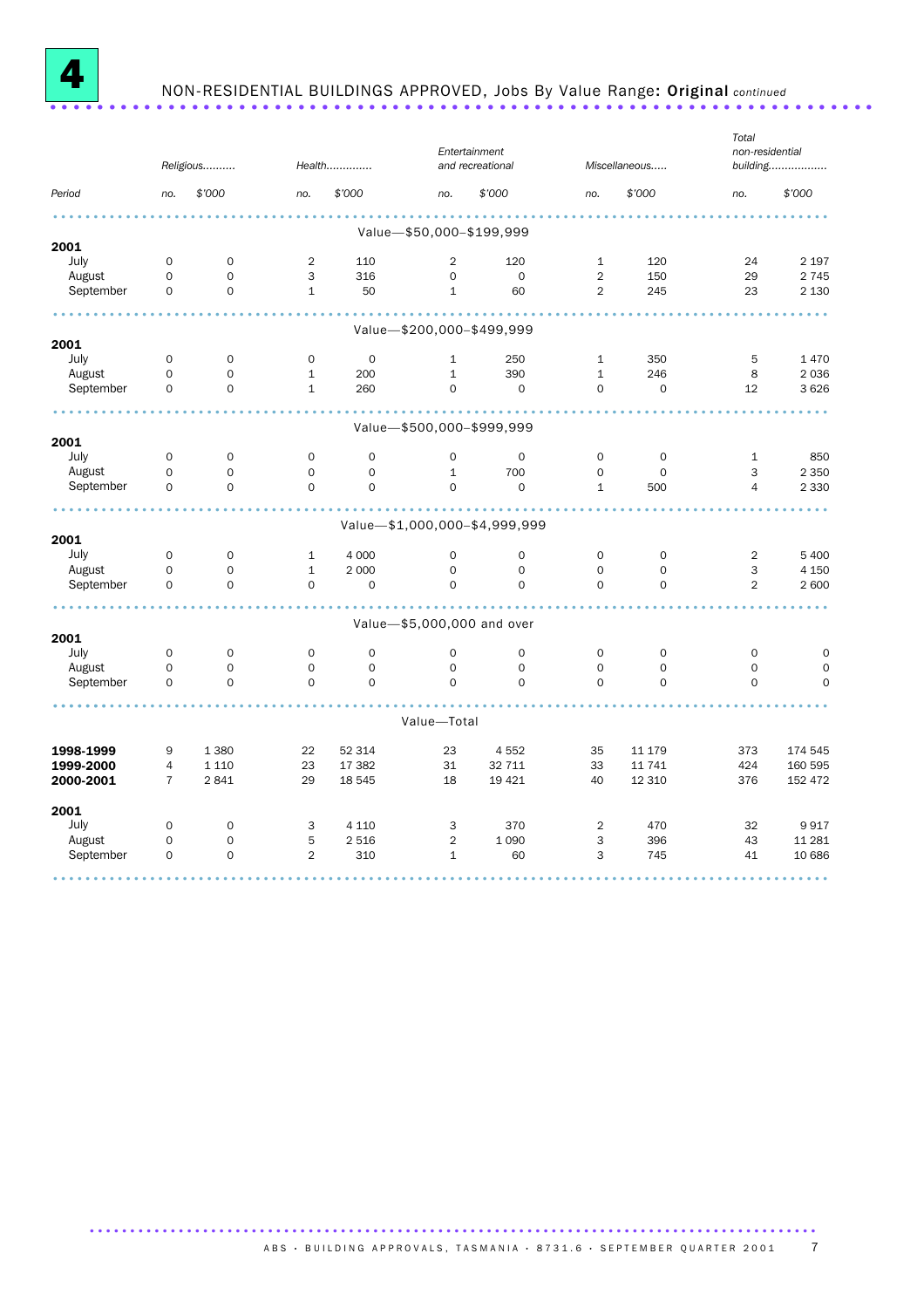

### VALUE OF BUILDING APPROVED, Chain Volume Measures(a) ......................................................................

| Period    | New<br>houses | New other<br>residential<br>building | New<br>residential<br>building | Alterations<br>and additions<br>to residential<br>buildings(b) | Total<br>residential<br>building | Non-<br>residential<br>building | <b>Total</b><br>building |
|-----------|---------------|--------------------------------------|--------------------------------|----------------------------------------------------------------|----------------------------------|---------------------------------|--------------------------|
|           |               |                                      | ORIGINAL (\$ million)          |                                                                |                                  |                                 |                          |
| 1998-1999 | 126.9         | 6.4                                  | 133.7                          | 37.4                                                           | 171.1                            | 173.6                           | 345.6                    |
| 1999-2000 | 165.3         | 28.1                                 | 193.4                          | 50.7                                                           | 244.1                            | 160.6                           | 404.7                    |
| 2000-2001 | 106.8         | 7.0                                  | 113.8                          | 38.4                                                           | 152.2                            | 149.7                           | 301.9                    |
| 2000      |               |                                      |                                |                                                                |                                  |                                 |                          |
| March     | 44.4          | 10.6                                 | 55.0                           | 12.8                                                           | 67.8                             | 37.6                            | 105.2                    |
| June      | 39.0          | 9.7                                  | 48.6                           | 15.8                                                           | 64.5                             | 41.6                            | 106.1                    |
| September | 24.8          | 1.6                                  | 26.4                           | 7.9                                                            | 34.3                             | 40.8                            | 75.1                     |
| December  | 26.2          | 2.5                                  | 28.7                           | 10.1                                                           | 38.8                             | 37.5                            | 76.3                     |
| 2001      |               |                                      |                                |                                                                |                                  |                                 |                          |
| March     | 24.7          | 2.3                                  | 27.1                           | 10.3                                                           | 37.3                             | 28.0                            | 65.3                     |
| June      | 31.1          | 0.5                                  | 31.7                           | 10.2                                                           | 41.9                             | 43.3                            | 85.2                     |
|           |               |                                      |                                |                                                                |                                  |                                 |                          |
|           |               |                                      |                                | ORIGINAL (% change from preceding quarter)                     |                                  |                                 |                          |
| 2000      |               |                                      |                                |                                                                |                                  |                                 |                          |
| March     | $-1.1$        | 100.9                                | 9.4                            | 16.8                                                           | 10.7                             | 28.5                            | 16.6                     |
| June      | $-12.2$       | $-8.6$                               | $-11.5$                        | 23.6                                                           | $-4.8$                           | 10.7                            | 0.8                      |
| September | $-36.4$       | $-83.4$                              | $-45.7$                        | $-50.3$                                                        | $-46.8$                          | $-1.9$                          | $-29.2$                  |
| December  | 5.7           | 54.7                                 | 8.7                            | 27.7                                                           | 13.1                             | $-8.1$                          | 1.6                      |
| 2001      |               |                                      |                                |                                                                |                                  |                                 |                          |
| March     | $-5.7$        | $-6.3$                               | $-5.7$                         | 2.0                                                            | $-3.7$                           | $-25.2$                         | $-14.3$                  |
| June      | 26.0          | $-78.2$                              | 17.0                           | $-0.6$                                                         | 12.2                             | 54.6                            | 30.4                     |
|           |               |                                      |                                |                                                                |                                  |                                 |                          |

(a) Reference year for chain volume measures is 1999–2000. Refer to Explanatory Notes paragraphs 24–25.

(b) Refer to Explanatory Notes paragraph 16.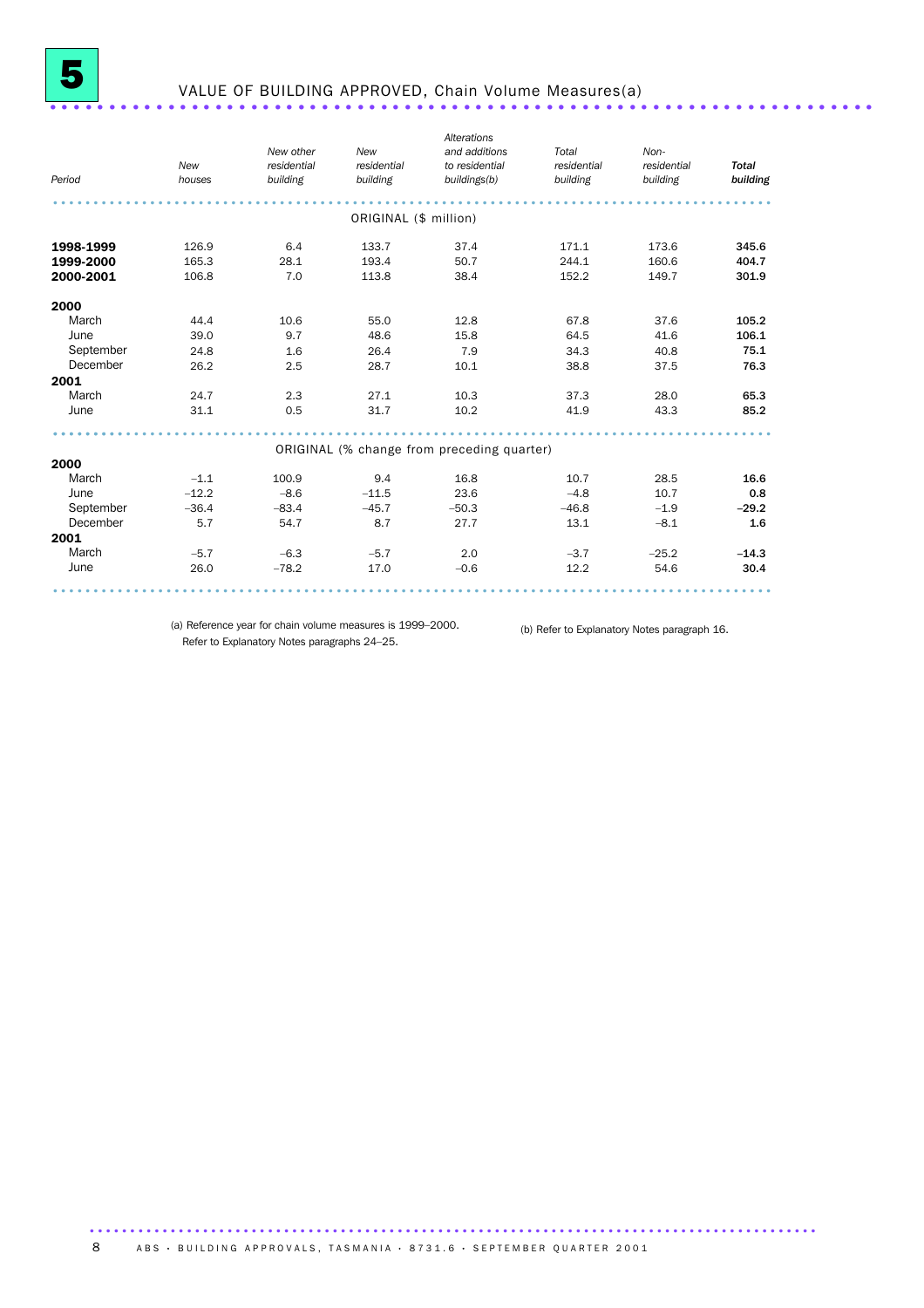

### VALUE OF NON-RESIDENTIAL BUILDING APPROVED: Original ...........................

|                      | Hotels, motels          |                                    |                                    |                            |                            |                          |                            |                  |                            |                            |                    |
|----------------------|-------------------------|------------------------------------|------------------------------------|----------------------------|----------------------------|--------------------------|----------------------------|------------------|----------------------------|----------------------------|--------------------|
|                      | and other<br>short term |                                    |                                    |                            | Other                      |                          |                            |                  | Entertain-                 |                            | Total non-         |
|                      | accomm-                 |                                    |                                    |                            | business                   |                          |                            |                  | ment and                   | Miscell-                   | residential        |
| Period               | odation                 | Shops                              | Factories                          | Offices                    | premises                   | Educational Religious    |                            | Health           | recreational               | aneous                     | building           |
|                      |                         |                                    |                                    |                            |                            |                          |                            |                  |                            |                            |                    |
|                      |                         |                                    |                                    |                            |                            | PRIVATE SECTOR (\$ '000) |                            |                  |                            |                            |                    |
| 1998-1999            | 1649                    | 23 217                             | 12 0 23                            | 20 278                     | 12 7 22                    | 9729                     | 1 3 8 0                    | 22 818           | 3 0 2 0                    | 8918                       | 115 752            |
| 1999-2000            | 6596                    | 27 113                             | 11 099                             | 12 578                     | 17 725                     | 2 500                    | 1 1 1 0                    | 10 904           | 23 215                     | 7898                       | 120 737            |
| 2000-2001            | 15 550                  | 13 670                             | 7526                               | 11 789                     | 12 185                     | 5 3 8 7                  | 2841                       | 14 318           | 6537                       | 5 4 4 1                    | 95 244             |
| 2000                 |                         |                                    |                                    |                            |                            |                          |                            |                  |                            |                            |                    |
| September            | 10 440                  | 1 2 5 7                            | 585                                | 2 4 4 8                    | 999                        | $\mathsf{O}\xspace$      | $\mathbf 0$                | 4 7 2 9          | 1 0 0 0                    | 50                         | 21 508             |
| October              | 580                     | 2864                               | 750                                | 866                        | 373                        | 1718                     | 1668                       | $\mathbf 0$      | 500                        | 215                        | 9534               |
| November             | 570                     | 1886                               | 187                                | 1828                       | 745                        | 840                      | 168                        | 622              | 2 2 7 7                    | 470                        | 9593               |
| December<br>2001     | 350                     | 765                                | 405                                | 412                        | 444                        | 683                      | $\mathbf 0$                | 3830             | 1850                       | 650                        | 9389               |
| January              | 70                      | 186                                | 483                                | 419                        | 60                         | 260                      | $\mathbf 0$                | $\mathbf 0$      | 300                        | 80                         | 1858               |
| February             | $\mathsf{O}\xspace$     | 350                                | 645                                | 85                         | 205                        | 1 0 3 0                  | 180                        | 77               | 60                         | 690                        | 3 3 2 2            |
| March                | 200                     | 120                                | 2 1 8 0                            | 518                        | 215                        | 130                      | 271                        | 340              | $\mathbf 0$                | 1 3 0 8                    | 5 2 8 2            |
| April                | $\mathsf{O}\xspace$     | 1 4 2 0                            | 880                                | 3 6 8 0                    | 80                         | 326                      | $\mathsf{O}\xspace$        | $\mathbf 0$      | $\mathbf 0$                | 1 0 0 0                    | 7 3 8 6            |
| May                  | 2 3 0 5                 | 698                                | 1 1 5 0                            | 603                        | 6840                       | 200                      | 75                         | $\mathbf 0$      | 100                        | 400                        | 12 371             |
| June                 | 165                     | 2 5 0 3                            | $\mathbf 0$                        | 155                        | 405                        | $\mathbf 0$              | 480                        | 2 1 3 9          | $\mathbf 0$                | 213                        | 6059               |
| July                 | 330                     | 2 0 8 5                            | 510                                | 205                        | 1781                       | $\mathbf 0$              | 0                          | 4 0 0 0          | 370                        | 350                        | 9631               |
| August<br>September  | 239<br>300              | 2 2 3 5<br>3 0 6 8                 | 1 2 6 0<br>1 3 8 0                 | 870                        | 1796<br>1922               | $\mathbf 0$<br>400       | $\mathbf 0$<br>$\mathbf 0$ | 2 5 1 6<br>310   | 700<br>60                  | 396<br>75                  | 10 011<br>9448     |
|                      |                         |                                    |                                    | 1934                       |                            |                          |                            |                  |                            |                            |                    |
|                      |                         |                                    |                                    |                            | PUBLIC SECTOR (\$ '000)    |                          |                            |                  |                            |                            |                    |
| 1998-1999            | 0                       | $\mathbf 0$                        | 950                                | 9565                       | 7 2 1 4                    | 7 7 7 4                  | $\mathbf 0$                | 29 497           | 1532                       | 2 2 6 1                    | 58 793             |
| 1999-2000            | 0                       | 80                                 | 50                                 | 3851                       | 838                        | 15 2 22                  | 0                          | 6478             | 9496                       | 3843                       | 39857              |
| 2000-2001            | 150                     | 253                                | 1 1 6 2                            | 4 6 4 6                    | 390                        | 26 648                   | $\mathbf 0$                | 4 2 2 6          | 12 8 84                    | 6869                       | 57 228             |
|                      |                         |                                    |                                    |                            |                            |                          |                            |                  |                            |                            |                    |
| 2000                 |                         |                                    |                                    |                            |                            |                          |                            |                  |                            |                            |                    |
| September            | 0                       | $\mathbf 0$                        | 962                                | $\mathbf 0$                | $\mathsf{O}\xspace$        | 761                      | $\mathbf 0$                | 0                | $\mathbf 0$                | 0                          | 1723               |
| October              | $\mathsf{O}\xspace$     | $\mathbf 0$                        | $\mathsf{O}\xspace$                | 78                         | 235                        | 1 3 0 6                  | 0                          | 772              | 0                          | 690                        | 3 0 8 1            |
| November<br>December | 150<br>0                | $\mathsf{O}\xspace$<br>$\mathbf 0$ | 100<br>$\mathbf 0$                 | $\mathbf 0$<br>$\mathbf 0$ | $\mathbf 0$<br>$\mathbf 0$ | 2 4 6 8<br>2 1 1 4       | $\mathbf 0$<br>$\mathbf 0$ | 646<br>470       | $\mathbf 0$<br>$\mathbf 0$ | 150<br>435                 | 3514<br>3 0 1 9    |
| 2001                 |                         |                                    |                                    |                            |                            |                          |                            |                  |                            |                            |                    |
| January              | 0                       | $\mathbf 0$                        | $\mathbf 0$                        | 900                        | $\mathbf 0$                | 13 150                   | $\mathbf 0$                | $\mathbf 0$      | 500                        | 0                          | 14 550             |
| February             | 0                       | $\mathsf{O}\xspace$                | $\mathsf{O}\xspace$                | 100                        | $\mathbf 0$                | 350                      | $\mathbf 0$                | $\mathbf 0$      | $\mathbf 0$                | 370                        | 820                |
| March                | 0                       | $\mathbf 0$                        | 100                                | $\mathbf 0$                | 55                         | 855                      | $\mathbf 0$                | 1757             | $\mathbf 0$                | 50                         | 2817               |
| April                | $\mathbf 0$             | $\mathbf 0$                        | $\mathbf 0$                        | 2 141                      | $\mathbf 0$                | 1 1 6 9                  | $\mathbf 0$                | $\mathbf 0$      | $\mathbf 0$                | 335                        | 3645               |
| May                  | 0                       | $\mathbf 0$                        | $\mathsf{O}\xspace$                | 330                        | $\mathbf 0$                | 1 3 1 5                  | $\mathbf 0$                | 342              | 12 3 84                    | $\mathbf 0$                | 14 371             |
| June                 | $\Omega$                | 93                                 | $\Omega$                           | $\mathbf 0$                | 100                        | 265                      | 0                          | 140              | 0                          | 100                        | 698                |
| July<br>August       | 0                       | $\mathsf{O}\xspace$                | 56                                 | $\mathsf O$                | $\mathsf{O}\xspace$        | $\mathsf{O}\xspace$      | $\mathsf{O}\xspace$        | 110              | $\mathbf 0$                | 120                        | 286                |
| September            | 0<br>0                  | 220<br>0                           | $\mathsf{O}\xspace$<br>$\mathbf 0$ | 80<br>210                  | 192<br>0                   | 388<br>358               | $\mathbf 0$<br>$\mathbf 0$ | 0<br>$\mathbf 0$ | 390<br>$\mathbf 0$         | $\mathsf{O}\xspace$<br>670 | 1 2 7 0<br>1 2 3 8 |
|                      |                         |                                    |                                    |                            |                            |                          |                            |                  |                            |                            |                    |
|                      |                         |                                    |                                    |                            | TOTAL (\$ '000)            |                          |                            |                  |                            |                            |                    |
| 1998-1999            | 1649                    | 23 217                             | 12973                              | 29 843                     | 19 936                     | 17 503                   | 1 3 8 0                    | 52 314           | 4 5 5 2                    | 11 179                     | 174 545            |
| 1999-2000            | 6596                    | 27 193                             | 11 149                             | 16 4 28                    | 18 5 63                    | 17 722                   | 1 1 1 0                    | 17 382           | 32 711                     | 11 741                     | 160 595            |
| 2000-2001            | 15 700                  | 13923                              | 8688                               | 16 4 35                    | 12 575                     | 32 035                   | 2841                       | 18 545           | 19 4 21                    | 12 310                     | 152 472            |
| 2000                 |                         |                                    |                                    |                            |                            |                          |                            |                  |                            |                            |                    |
| September            | 10 440                  | 1 2 5 7                            | 1547                               | 2 4 4 8                    | 999                        | 761                      | $\mathbf 0$                | 4 7 2 9          | 1 0 0 0                    | 50                         | 23 231             |
| October              | 580                     | 2864                               | 750                                | 944                        | 608                        | 3 0 2 4                  | 1668                       | 772              | 500                        | 905                        | 12 614             |
| November             | 720                     | 1886                               | 287                                | 1828                       | 745                        | 3 3 0 8                  | 168                        | 1 2 6 8          | 2 2 7 7                    | 620                        | 13 106             |
| December             | 350                     | 765                                | 405                                | 412                        | 444                        | 2 7 9 7                  | 0                          | 4 300            | 1850                       | 1085                       | 12 408             |
| 2001                 |                         |                                    |                                    |                            |                            |                          |                            |                  |                            |                            |                    |
| January              | 70                      | 186                                | 483                                | 1 3 1 9                    | 60                         | 13 410                   | $\mathbf 0$                | 0                | 800                        | 80                         | 16 408             |
| February<br>March    | 0<br>200                | 350<br>120                         | 645<br>2 2 8 0                     | 185<br>518                 | 205<br>270                 | 1 3 8 0<br>985           | 180                        | 77<br>2 0 9 7    | 60<br>$\mathbf 0$          | 1 0 6 0<br>1 3 5 8         | 4 1 4 2<br>8099    |
| April                | $\mathsf{O}\xspace$     | 1 4 2 0                            | 880                                | 5821                       | 80                         | 1495                     | 271<br>0                   | 0                | $\mathbf 0$                | 1 3 3 5                    | 11 031             |
| May                  | 2 3 0 5                 | 698                                | 1 1 5 0                            | 933                        | 6840                       | 1515                     | 75                         | 342              | 12 4 84                    | 400                        | 26 743             |
| June                 | 165                     | 2596                               | $\mathsf{O}\xspace$                | 155                        | 505                        | 265                      | 480                        | 2 2 7 9          | 0                          | 313                        | 6757               |
| July                 | 330                     | 2085                               | 566                                | 205                        | 1781                       | $\mathsf{O}\xspace$      | 0                          | 4 1 1 0          | 370                        | 470                        | 9917               |
| August               | 239                     | 2 4 5 5                            | 1 2 6 0                            | 950                        | 1988                       | 388                      | $\mathbf 0$                | 2 5 1 6          | 1 0 9 0                    | 396                        | 11 281             |
| September            | 300                     | 3 0 6 8                            | 1 3 8 0                            | 2 144                      | 1922                       | 758                      | $\mathbf 0$                | 310              | 60                         | 745                        | 10 686             |

..........................................................................................  $ABS \cdot B$ UILDING APPROVALS, TASMANIA  $\cdot$  8731.6  $\cdot$  SEPTEMBER QUARTER 2001 9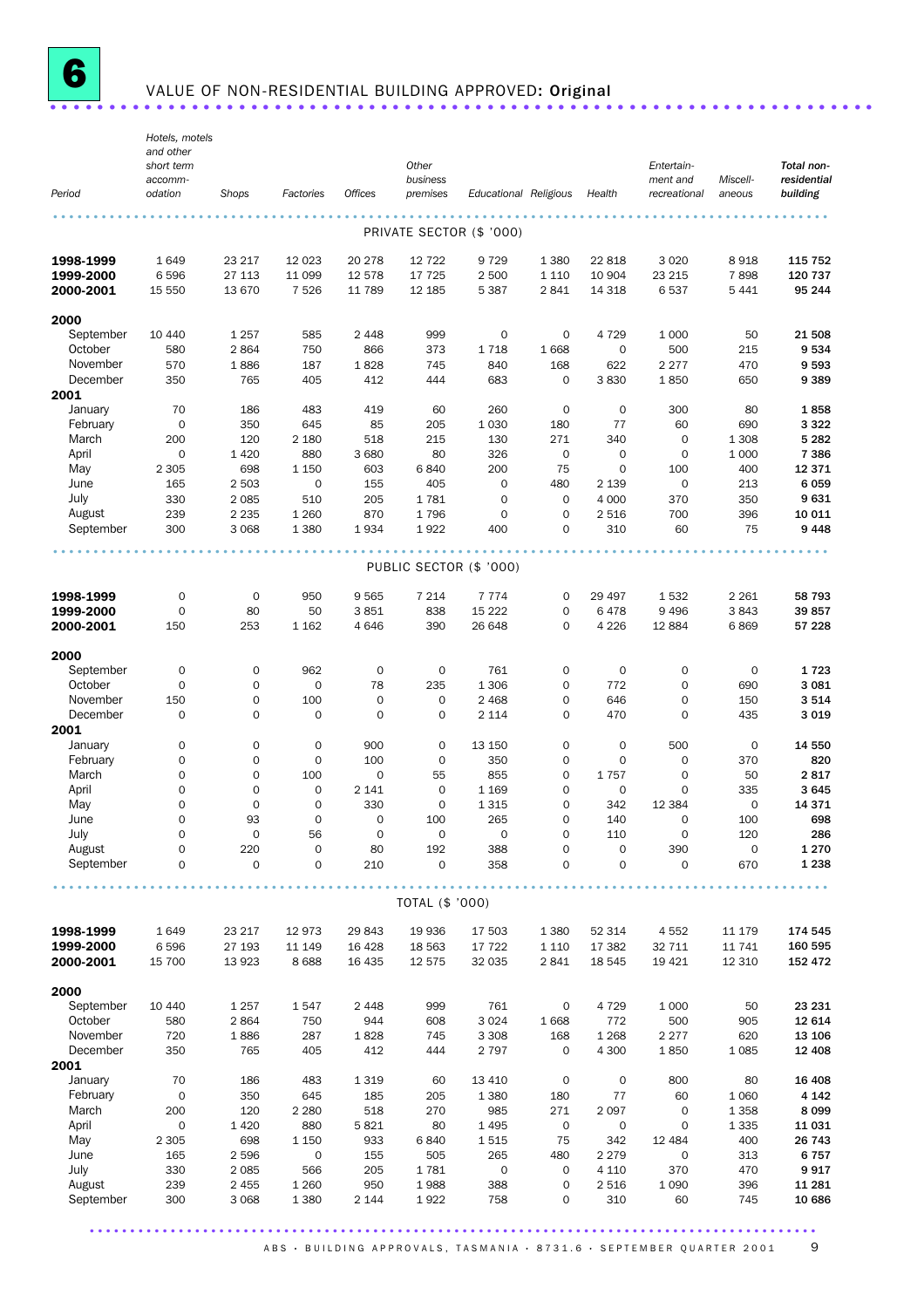

### BUILDING APPROVED IN STATISTICAL AREAS—Sep Qtr 2001 .............................

DWELLINGS (no.)............ VALUE (\$'000)...........................................................

|                            |                |                         |                |                         |                     | Alterations    |             |             |             |
|----------------------------|----------------|-------------------------|----------------|-------------------------|---------------------|----------------|-------------|-------------|-------------|
|                            |                | New other               |                |                         | New other           | and additions  | Total       | Non-        |             |
|                            | New            | residential             | Total          | New                     | residential         | to residential | residential | residential | Total       |
|                            | houses         | building                | dwellings(a)   | houses                  | building            | buildings(b)   | building    | building    | building    |
|                            |                |                         |                |                         |                     |                |             |             |             |
|                            |                |                         |                | STATISTICAL LOCAL AREAS |                     |                |             |             |             |
| <b>TASMANIA</b>            | 401            | 53                      | 457            | 43 974                  | 6378                | 14 573         | 64 926      | 31884       | 96 810      |
| <b>Greater Hobart (SD)</b> | 165            | 24                      | 191            | 19 4 16                 | 1750                | 8 2 0 2        | 29 3 68     | 15 141      | 44 509      |
| Greater Hobart (SSD)       | 165            | 24                      | 191            | 19 4 16                 | 1750                | 8 2 0 2        | 29 3 68     | 15 141      | 44 509      |
| Brighton (M)               | 19             | $\mathbf 0$             | 19             | 1770                    | 0                   | 80             | 1850        | $\mathbf 0$ | 1850        |
| Clarence (C)               | 58             | $\overline{2}$          | 62             | 6 6 0 5                 | 140                 | 1637           | 8 3 8 2     | 4765        | 13 147      |
| Derwent Valley (M)-Pt A    | $\overline{2}$ | $\mathbf 0$             | $\overline{2}$ | 370                     | 0                   | 72             | 442         | $\mathbf 0$ | 442         |
| Glenorchy (C)              | 13             | $\overline{2}$          | 15             | 1530                    | 110                 | 211            | 1851        | 5 6 5 1     | 7 502       |
| Hobart (C)-Inner           | $\mathbf 0$    | $\mathbf 0$             | $\mathbf 0$    | $\mathbf 0$             | $\mathbf 0$         | 25             | 25          | $\mathbf 0$ | 25          |
| Hobart (C)-Remainder       | 27             | 20                      | 47             | 3 9 0 4                 | 1 500               | 5046           | 10 451      | 4539        | 14 989      |
| Kingborough (M)-Pt A       | 37             | $\mathbf 0$             | 37             | 4 2 2 9                 | $\mathbf 0$         | 919            | 5 1 4 9     | 66          | 5 2 1 5     |
| Sorell (M)-Pt A            | 9              | $\mathbf 0$             | 9              | 1 0 0 7                 | $\mathbf 0$         | 212            | 1 2 1 9     | 120         | 1 3 3 9     |
| Southern (SD)              | 55             | $\mathbf 0$             | 56             | 4622                    | 0                   | 1 162          | 5784        | 380         | 6 1 6 4     |
| Southern (SSD)             | 55             | $\boldsymbol{0}$        | 56             | 4 6 22                  | 0                   | 1 162          | 5784        | 380         | 6 1 6 4     |
| Central Highlands (M)      | 4              | $\mathbf 0$             | 4              | 367                     | $\mathbf 0$         | 28             | 395         | $\mathbf 0$ | 395         |
| Derwent Valley (M)-Pt B    | 6              | $\mathbf 0$             | 6              | 613                     | $\mathbf 0$         | $\mathbf 0$    | 613         | $\mathbf 0$ | 613         |
| Glamorgan/Spring Bay (M)   | 8              | $\mathbf 0$             | 8              | 902                     | $\mathbf 0$         | 206            | 1 1 0 8     | $\mathbf 0$ | 1 1 0 8     |
| Huon Valley (M)            | 19             | $\mathbf 0$             | 20             | 1 3 1 3                 | $\mathbf 0$         | 438            | 1751        | 230         | 1981        |
| Kingborough (M)-Pt B       | $\mathbf{1}$   | $\mathbf 0$             | $\mathbf 1$    | 40                      | $\mathbf 0$         | 242            | 282         | 0           | 282         |
| Sorell (M)-Pt B            | 3              | $\mathbf 0$             | 3              | 120                     | $\mathbf 0$         | 80             | 200         | $\mathbf 0$ | 200         |
| Southern Midlands (M)      | $\overline{7}$ | $\mathbf 0$             | $\overline{7}$ | 899                     | $\mathbf 0$         | 60             | 959         | 60          | 1019        |
| Tasman (M)                 | $\overline{7}$ | $\mathbf 0$             | $\overline{7}$ | 368                     | $\mathbf 0$         | 108            | 476         | 90          | 566         |
|                            |                |                         |                |                         |                     |                |             |             |             |
| Northern (SD)              | 117            | 27                      | 144            | 12 781                  | 4528                | 2801           | 20 109      | 7664        | 27 7 7 3    |
| Greater Launceston (SSD)   | 83             | 27                      | 110            | 9 3 3 5                 | 4528                | 1987           | 15850       | 6536        | 22 386      |
| George Town (M)-Pt A       | 5              | $\mathbf 0$             | 5              | 960                     | 0                   | 100            | 1 0 6 0     | 1658        | 2 7 1 8     |
| Launceston (C)-Inner       | $\mathbf 0$    | $\mathbf 0$             | $\mathbf 0$    | 0                       | $\mathbf 0$         | $\mathbf 0$    | $\mathbf 0$ | 80          | 80          |
| Launceston (C)-Pt B        | 29             | 23                      | 52             | 3 1 0 3                 | 4 2 5 0             | 956            | 8 3 0 9     | 3 4 5 2     | 11 761      |
| Meander Valley (M)-Pt A    | 16             | 4                       | 20             | 1957                    | 278                 | 302            | 2537        | $\mathbf 0$ | 2537        |
| Northern Midlands (M)-Pt A | 16             | $\mathbf 0$             | 16             | 1557                    | $\mathbf 0$         | 86             | 1643        | 366         | 2 0 0 9     |
| West Tamar (M)-Pt A        | 17             | $\mathbf 0$             | 17             | 1757                    | 0                   | 543            | 2 3 0 0     | 980         | 3 2 8 0     |
| Central North (SSD)        | 14             | 0                       | 14             | 1582                    | 0                   | 452            | 2034        | 618         | 2 652       |
| George Town (M)-Pt B       | $\mathbf 0$    | $\mathbf 0$             | $\mathbf 0$    | 0                       | $\mathbf 0$         | 20             | 20          | $\mathbf 0$ | 20          |
| Launceston (C)-Pt C        | $\mathbf 0$    | $\mathbf 0$             | 0              | 0                       | $\mathbf 0$         | 38             | 38          | $\mathbf 0$ | 38          |
| Meander Valley (M)-Pt B    | 9              | $\mathbf 0$             | 9              | 1 0 0 4                 | $\mathbf 0$         | 394            | 1 3 9 8     | 105         | 1503        |
| Northern Midlands (M)-Pt B | 3              | $\mathbf 0$             | 3              | 368                     | $\mathbf 0$         | 0              | 368         | 513         | 881         |
| West Tamar (M)-Pt B        | $\overline{2}$ | $\mathbf 0$             | $\overline{2}$ | 210                     | $\mathbf 0$         | $\mathbf 0$    | 210         | $\mathbf 0$ | 210         |
| North Eastern (SSD)        | 20             | 0                       | 20             | 1864                    | $\mathcal{O}$       | 362            | 2 2 2 5     | 510         | 2 735       |
| Break O'Day (M)            | 12             | $\mathsf{O}\xspace$     | 12             | 1010                    | $\mathsf{O}\xspace$ | 206            | 1 2 1 6     | 120         | 1336        |
| Dorset (M)                 | 8              | $\mathsf{O}\xspace$     | 8              | 854                     | $\mathsf{O}\xspace$ | 156            | 1 0 0 9     | 390         | 1 3 9 9     |
| Flinders (M)               | $\mathbf 0$    | $\mathsf{O}\xspace$     | $\mathbf 0$    | 0                       | 0                   | $\mathbf 0$    | 0           | $\mathbf 0$ | $\mathsf O$ |
|                            |                |                         |                |                         |                     |                |             |             |             |
| Mersey-Lyell (SD)          | 64             | 2                       | 66             | 7 1 5 6                 | 100                 | 2 4 0 8        | 9664        | 8700        | 18 3 64     |
| Burnie-Devonport (SSD)     | 47             | $\overline{c}$          | 49             | 5 5 9 0                 | 100                 | 1 3 2 2        | 7012        | 8 1 8 9     | 15 201      |
| Burnie (C)-Pt A            | 6              | 0                       | 6              | 925                     | 0                   | 228            | 1 1 5 3     | 789         | 1942        |
| Central Coast (M)-Pt A     | $\overline{7}$ | $\mathbf 0$             | $\overline{7}$ | 951                     | 0                   | 454            | 1 4 0 5     | 105         | 1510        |
| Devonport (C)              | 9              | $\mathbf 0$             | 9              | 1 1 0 2                 | 0                   | 230            | 1 3 3 2     | 5 6 6 9     | 7 0 0 0     |
| Latrobe (M)-Pt A           | 20             | 0                       | 20             | 2088                    | 0                   | 246            | 2 3 3 3     | 1626        | 3959        |
| Waratah/Wynyard (M)-Pt A   | 5              | $\overline{\mathbf{2}}$ | $\overline{7}$ | 524                     | 100                 | 165            | 789         | 0           | 789         |

10 A B S · BUILDING APPROVALS, TASMANIA · 8731.6 · SEPTEMBER QUARTER 2001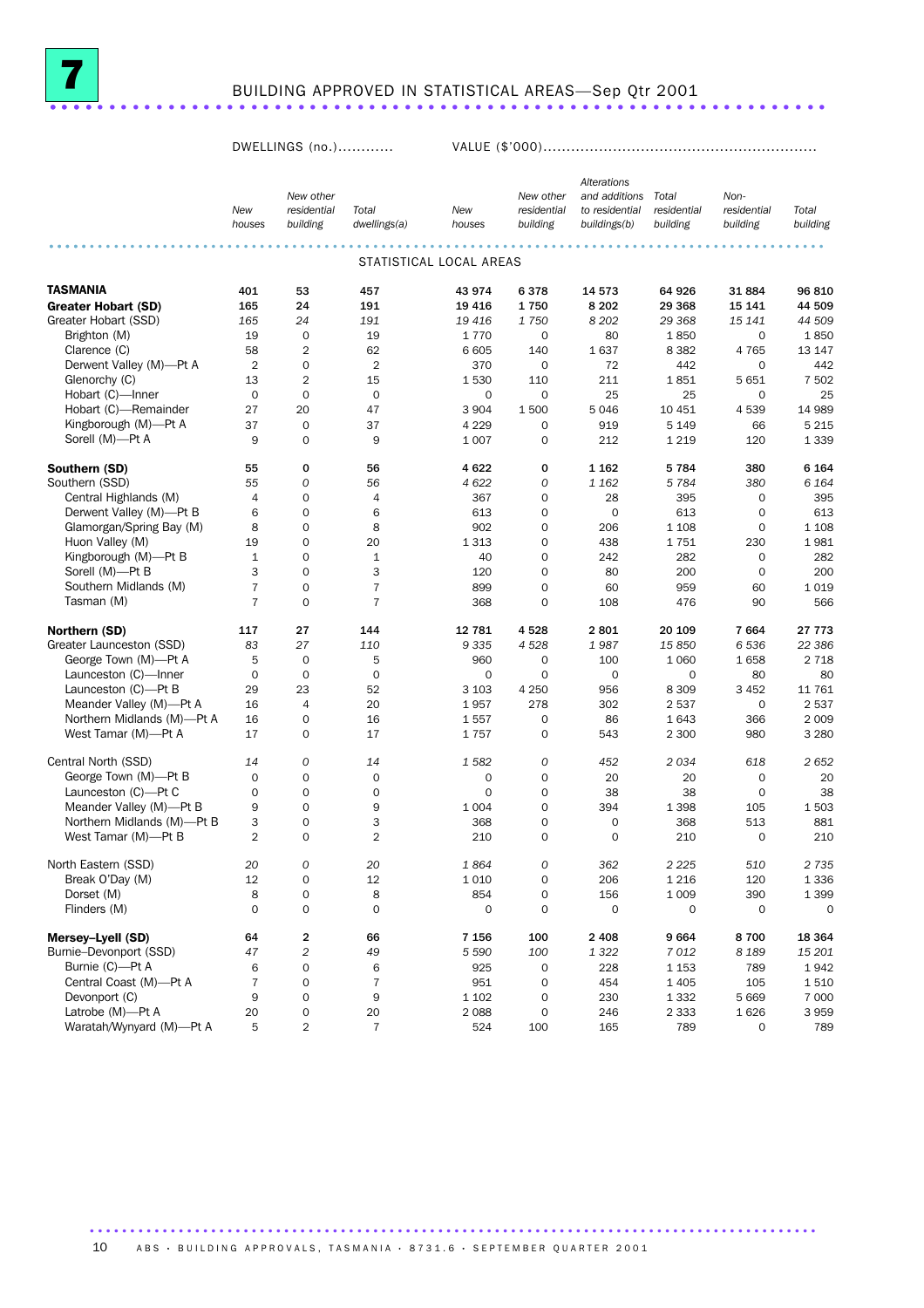

## BUILDING APPROVED IN STATISTICAL AREAS—Sep Qtr 2001 *continued* ......................................................................

#### DWELLINGS (no.)........... VALUE (\$'000)..............................................................

|                                              | New<br>houses               | New other<br>residential<br>building | Total<br>dwellings(a)                                                                                                                             | <b>New</b><br>houses | New other<br>residential<br>building | Alterations<br>and additions<br>to residential<br>buildings(b) | Total<br>residential<br>building | Non-<br>residential<br>building | Total<br>building |  |
|----------------------------------------------|-----------------------------|--------------------------------------|---------------------------------------------------------------------------------------------------------------------------------------------------|----------------------|--------------------------------------|----------------------------------------------------------------|----------------------------------|---------------------------------|-------------------|--|
| STATISTICAL LOCAL AREAS                      |                             |                                      |                                                                                                                                                   |                      |                                      |                                                                |                                  |                                 |                   |  |
| North Western Rural (SSD)<br>Burnie (C)-Pt B | 14<br>3                     | 0<br>0                               | 14<br>3                                                                                                                                           | 1 3 5 0<br>289       | 0<br>$\Omega$                        | 1033<br>$\Omega$                                               | 2 3 8 3<br>289                   | 335<br>0                        | 2 7 18<br>289     |  |
| Central Coast (M)-Pt B                       | 3                           | 0                                    | 3                                                                                                                                                 | 412                  | 0                                    | 198                                                            | 611                              | 0                               | 611               |  |
| Circular Head (M)<br>Kentish (M)             | 4<br>3                      | 0<br>$\Omega$                        | 4<br>3                                                                                                                                            | 310<br>219           | 0<br>$\Omega$                        | 637<br>24                                                      | 947<br>243                       | 180<br>60                       | 1 1 2 7<br>303    |  |
| King Island (M)<br>Latrobe (M)-Pt B          | $\mathbf 0$<br>$\mathbf{1}$ | 0<br>0                               | 0<br>1                                                                                                                                            | $\mathbf 0$<br>120   | 0<br>0                               | 37<br>60                                                       | 37<br>180                        | 95<br>0                         | 132<br>180        |  |
| Waratah/Wynyard (M)-Pt B                     | $\Omega$                    | $\mathbf 0$                          | $\Omega$                                                                                                                                          | $\Omega$             | $\Omega$                             | 77                                                             | 77                               | $\Omega$                        | 77                |  |
| Lyell (SSD)                                  | 3                           | 0                                    | 3                                                                                                                                                 | 216                  | 0                                    | 53                                                             | 269                              | 176                             | 445               |  |
| West Coast (M)                               | 3                           | $\mathbf 0$                          | 3                                                                                                                                                 | 216                  | $\mathbf 0$                          | 53                                                             | 269                              | 176                             | 445               |  |
|                                              |                             |                                      |                                                                                                                                                   | STATISTICAL DISTRICT |                                      |                                                                |                                  |                                 |                   |  |
| Launceston                                   | 83                          | 27                                   | 110                                                                                                                                               | 9 3 3 5              | 4528                                 | 1987                                                           | 15 850                           | 6536                            | 22 3 86           |  |
| Burnie-Devonport                             | 47                          | $\overline{2}$                       | 49                                                                                                                                                | 5 5 9 0              | 100                                  | 1 3 2 2                                                        | 7 0 1 2                          | 8 1 8 9                         | 15 201            |  |
|                                              |                             |                                      | (a) Includes conversions and dwelling units<br>approved as part of alterations and additions or<br>the construction of non-residential buildings. |                      |                                      | (b) Refer to Explanatory Notes paragraph 16.                   |                                  |                                 |                   |  |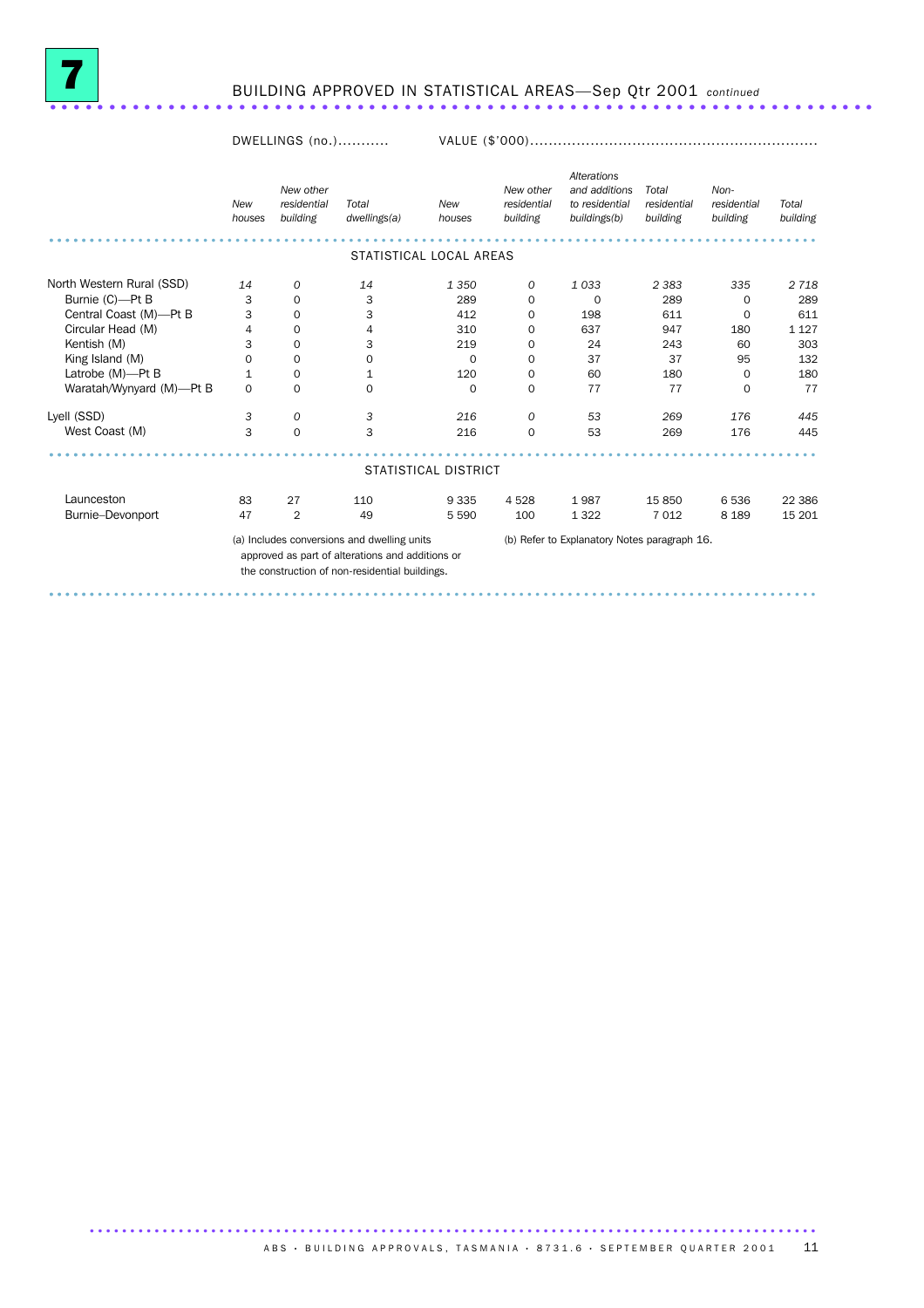### EXPLANATORY NOTES

| <b>INTRODUCTION</b> | 1 This publication presents monthly details of building work approved.                                                                                                                                                                                                                                                                                                                                                                                                                                                                                                                                                                                                                                                                     |  |  |  |  |  |  |
|---------------------|--------------------------------------------------------------------------------------------------------------------------------------------------------------------------------------------------------------------------------------------------------------------------------------------------------------------------------------------------------------------------------------------------------------------------------------------------------------------------------------------------------------------------------------------------------------------------------------------------------------------------------------------------------------------------------------------------------------------------------------------|--|--|--|--|--|--|
| SCOPE AND COVERAGE  | <b>2</b> Statistics of building work approved are compiled from:<br>permits issued by local government authorities and other principal certifying<br>٠<br>authorities;<br>contracts let or day labour work authorised by Commonwealth, State,<br>Ξ<br>semi-government and local government authorities;<br>major building approvals in areas not subject to normal administrative<br>٠<br>approval e.g. building on remote mine sites.                                                                                                                                                                                                                                                                                                     |  |  |  |  |  |  |
|                     | 3 The scope of the survey comprises the following:<br>construction of new buildings;<br>٠<br>alterations and additions to existing buildings;<br>п<br>approved non-structural renovation and refurbishment work;<br>approved installation of integral building fixtures.                                                                                                                                                                                                                                                                                                                                                                                                                                                                   |  |  |  |  |  |  |
|                     | 4 From July 1990, the statistics include:<br>all approved new residential building valued at \$10,000 or more;<br>٠<br>approved alterations and additions to residential building valued at \$10,000 or<br>more;<br>all approved non-residential building jobs valued at \$50,000 or more.                                                                                                                                                                                                                                                                                                                                                                                                                                                 |  |  |  |  |  |  |
|                     | 5 Excluded from the statistics is construction activity not defined as building<br>(e.g. roads, bridges, railways, earthworks, etc.). Statistics for this activity can be<br>found in Engineering Construction Activity, Australia (Cat. no. 8762.0).                                                                                                                                                                                                                                                                                                                                                                                                                                                                                      |  |  |  |  |  |  |
| VALUE DATA          | 6 Statistics on the value of building work approved are derived by aggregating the<br>estimated 'value of building work when completed' as reported on building<br>approval documents provided to local councils or other building approval<br>authorities. Conceptually these value data should exclude the value of land and<br>landscaping but include site preparation costs. These estimates are usually a<br>reliable indicator of the completed value of 'houses'. However, for 'other<br>residential buildings' and 'non-residential' buildings, they can differ significantly<br>from the completed value of the building as final costs and contracts have not been<br>established before council approval is sought and gained. |  |  |  |  |  |  |
|                     | 7 The ABS generally accepts values provided by approving bodies. Every effort is<br>made to ensure data are provided on a consistent basis, however, there may be<br>instances where value reported does not reflect the building completion value. For<br>example, the reported value for most project homes is the contract price, which<br>may include the cost of site preparation and landscaping. In other cases where a<br>builder is contract to construct a dwelling based on the owner's plans, the value<br>may only be the builder's costs. Some councils do not use the value on approval<br>documents, instead deriving a value based on floor are and type of structure.                                                    |  |  |  |  |  |  |
|                     | 8 From July 2000, value data includes the Goods and Services Tax (GST) for<br>residential and non-residential building approvals. The ABS has consulted with<br>councils and other approving authorities to ensure that approval values are<br>reported inclusive of GST. Where it was identified by a council or other approving<br>authority that approvals submitted from its jurisdiction were on a GST-exclusive<br>basis, the ABS has made adjustments to the data to ensure that values were<br>consistent with other data collected were inclusive of GST.                                                                                                                                                                         |  |  |  |  |  |  |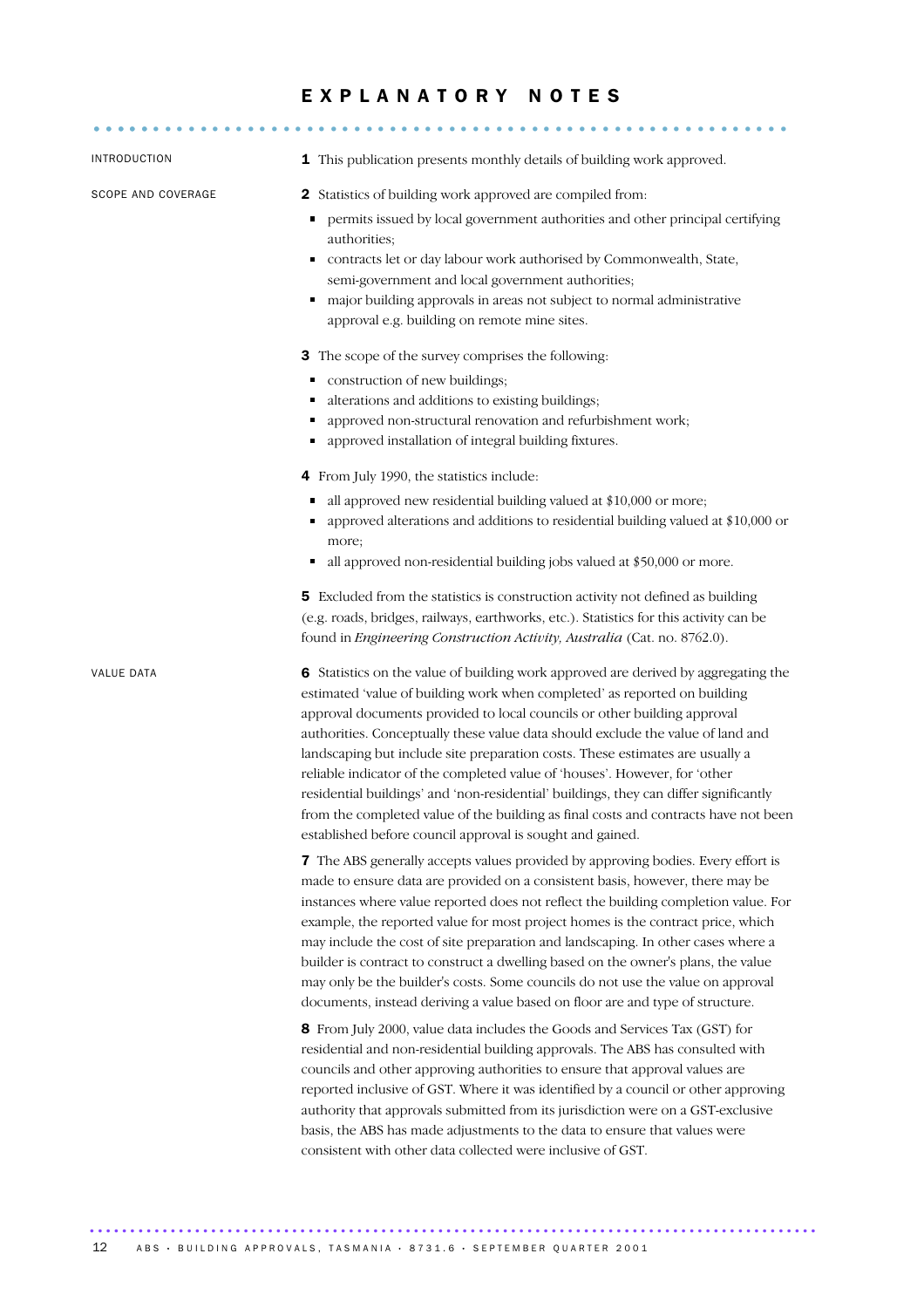### EXPLANATORY NOTES

........................................................... .....

| OWNERSHIP                       | 9 Building ownership is classified as either public or private sector and is based on<br>the sector of intended owner of the completed building at the time of approval.<br>Residential buildings constructed by private sector builders under government<br>housing authority schemes are classified as public sector when the authority has<br>contracted, or intends to contract, to purchase the building on or before<br>completion. |
|---------------------------------|-------------------------------------------------------------------------------------------------------------------------------------------------------------------------------------------------------------------------------------------------------------------------------------------------------------------------------------------------------------------------------------------------------------------------------------------|
| <b>BUILDING CLASSIFICATIONS</b> | <b>10</b> Building approvals are classified both by the Type of Building (e.g. 'house',<br>'factory') and by the Type of Work involved (e.g. 'new', 'alterations and additions'<br>and 'conversions'). These classifications are often used in conjunction with each<br>other in this publication and are defined in the Glossary.                                                                                                        |
|                                 | 11 The Type of Building classification refers to the intended major function of a<br>building. A building which is ancillary to other buildings or forms a part of a group<br>of related buildings is classified to the function of the specific building, not to the<br>function of the group as a whole.                                                                                                                                |
|                                 | <b>12</b> An example is the treatment of building work approved for a factory complex.<br>For instance, a detached administration building would be classified to Offices, a<br>detached cafeteria building to Shops, while the factory buildings would be<br>classified to Factories.                                                                                                                                                    |
|                                 | 13 An exception to this rule is the treatment of group accommodation buildings.<br>For example, a student accommodation building on a university campus would be<br>classified to Education.                                                                                                                                                                                                                                              |
|                                 | 14 In the case of a large multi-function building, which at the time of approval is<br>intended to have more than one purpose (e.g. a hotel/shops/casino project), the<br>ABS endeavours to split the approval details according to each main function.                                                                                                                                                                                   |
|                                 | 15 Where this is not possible because separate details cannot be obtained, the<br>building is classified to the predominant function of the building on the basis of the<br>function which represents the highest proportion of the total value of the project.                                                                                                                                                                           |
|                                 | <b>16</b> The Type of Work classification refers to the building activity carried out.<br>Conversion jobs are shown separately in tables 1 and 2. However, in other tables<br>they are included within existing categories, as follows: in table 7 they are included<br>in the appropriate Type of Building and 'Alterations and additions to residential<br>buildings' category.                                                         |
| SEASONAL ADJUSTMENTS            | 17 Seasonal adjustment is a means of removing the estimated effects of seasonal<br>variation from the series so that the effects of other influences can be more clearly<br>recognised.                                                                                                                                                                                                                                                   |
|                                 | 18 In the seasonal adjustment of series, account has been taken of both normal<br>seasonal factors and 'trading day' effects arising from the varying numbers of<br>Sundays, Mondays, Tuesdays, etc. in the month. Adjustment has also been made<br>for the influence of Easter which may affect the March and April estimates<br>differently.                                                                                            |
|                                 | 19 Seasonal adjustment does not remove from the series the effect of irregular or<br>non-seasonal influences (e.g. the approval of large projects or a change in the<br>administrative arrangements of approving authorities).                                                                                                                                                                                                            |
|                                 | 20 Some of the component series have been seasonally adjusted independently.<br>Therefore, the adjusted components may not add to the adjusted totals.                                                                                                                                                                                                                                                                                    |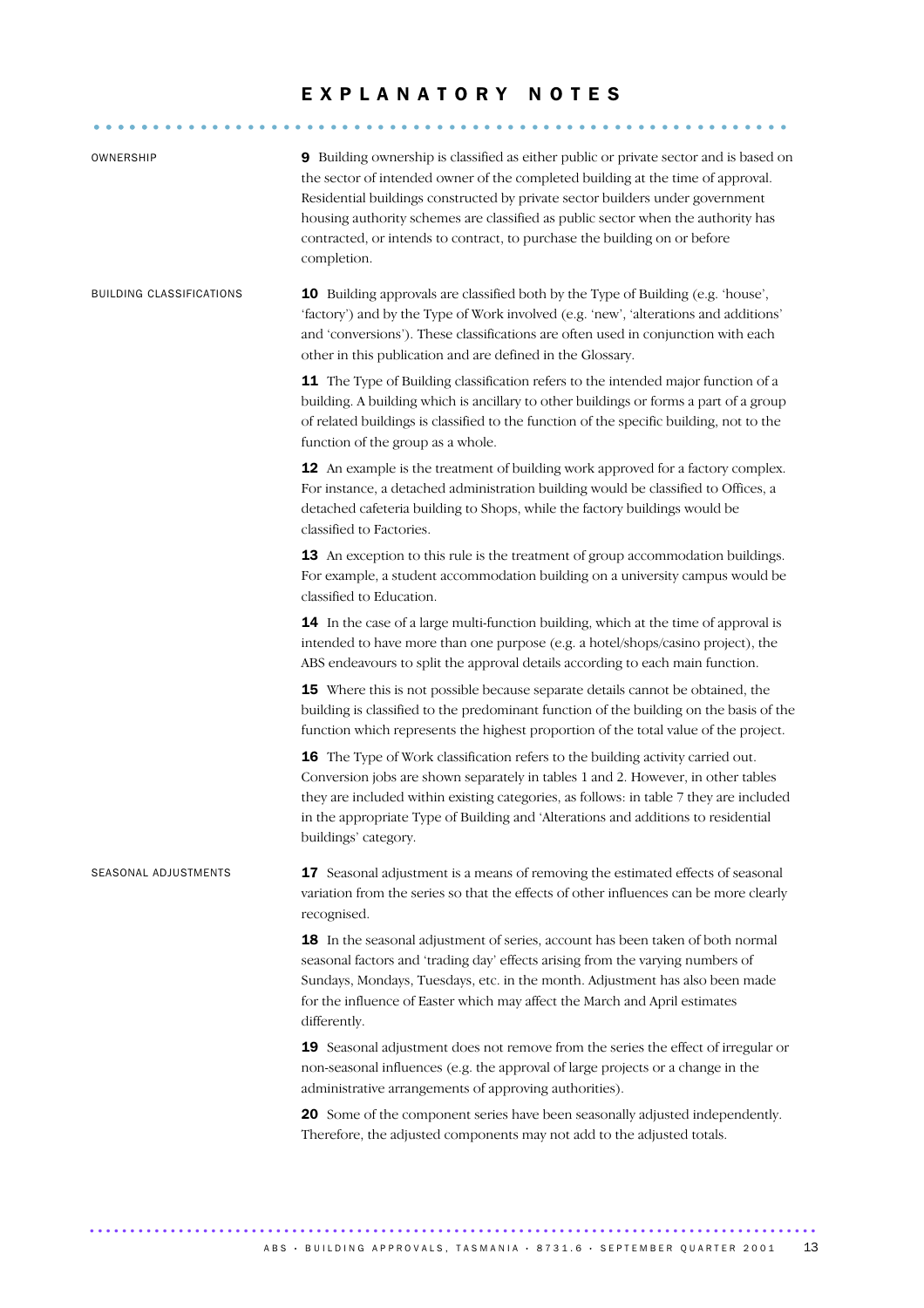### EXPLANATORY NOTES

........................................................... .....

| SEASONAL ADJUSTMENT continued                                | 21 As happens with all seasonally adjusted series, the seasonal factors are<br>reviewed annually to take account of each additional year's data. The timing of this<br>review may vary and when appropriate will be notified in the 'Data Notes' section<br>of this publication.                                                                                                                                                                                                                                                                                                                                                                                                                                                                  |
|--------------------------------------------------------------|---------------------------------------------------------------------------------------------------------------------------------------------------------------------------------------------------------------------------------------------------------------------------------------------------------------------------------------------------------------------------------------------------------------------------------------------------------------------------------------------------------------------------------------------------------------------------------------------------------------------------------------------------------------------------------------------------------------------------------------------------|
| <b>TREND ESTIMATES</b>                                       | <b>22</b> Smoothing seasonally adjusted series reduces the impact of the irregular<br>component of the seasonally adjusted series and creates trend estimates. For<br>monthly series, these trend estimates are derived by applying a 13-term<br>Henderson-weighted moving average to all months of the seasonally adjusted<br>series except the last six months. Trend series are created for the last six months by<br>applying surrogates of the Henderson moving average to the seasonally adjusted<br>series. For further information, see Information Paper: A Guide to Interpreting<br>Time Series-Monitoring 'Trends': an Overview (Cat. no. 1348.0) or contact the<br>Assistant Director, Time Series Analysis on Canberra 02 6252 6076. |
|                                                              | 23 While the smoothing techniques described in paragraph 22 enable trend<br>estimates to be produced for the latest few periods, they do result in revisions to<br>the trend estimates as new data becomes available. Generally, revisions become<br>smaller over time and, after three months, usually have a negligible impact on the<br>series. Revisions to the original data and re-analysis of seasonal factors may also<br>lead to revisions to the trend.                                                                                                                                                                                                                                                                                 |
| CHAIN VOLUME MEASURES                                        | 24 The chain volume measures appearing in this publication are annually<br>re-weighted chain Laspeyres indexes referenced to current price values in a chosen<br>reference year. The reference year will updated annually in the September<br>publication. While current price estimates reflect both price and volume changes,<br>chain volume estimates measure changes in value after the direct effects of price<br>changes have been eliminated and therefore only reflect volume changes. The<br>direct impact of the GST is a price change, and hence is removed from chain<br>volume estimates.                                                                                                                                           |
|                                                              | 25 Further information on the nature and concepts of chain volume measures is<br>contained in the ABS publication Information Paper: Introduction of Chain<br>Volume Measures in the Australian National Accounts (Cat. no. 5248.0).                                                                                                                                                                                                                                                                                                                                                                                                                                                                                                              |
| AUSTRALIAN STANDARD<br>GEOGRAPHICAL CLASSIFICATION<br>(ASGC) | 26 Area statistics are now being classified to the Australian Standard<br>Geographical Classification (ASGC), 2001 Edition (Cat. no. 1216.0), effective from<br>1 July 2001, and ASGC terminology has been adopted in the presentation of<br>building statistics.                                                                                                                                                                                                                                                                                                                                                                                                                                                                                 |
| ABS DATA AVAILABLE ON REQUEST                                | 27 As well as the statistics included in this and related publications, the ABS may<br>have other relevant data available on request. Inquiries should be made to the                                                                                                                                                                                                                                                                                                                                                                                                                                                                                                                                                                             |

National Information and Referral Service on 1300 135 070.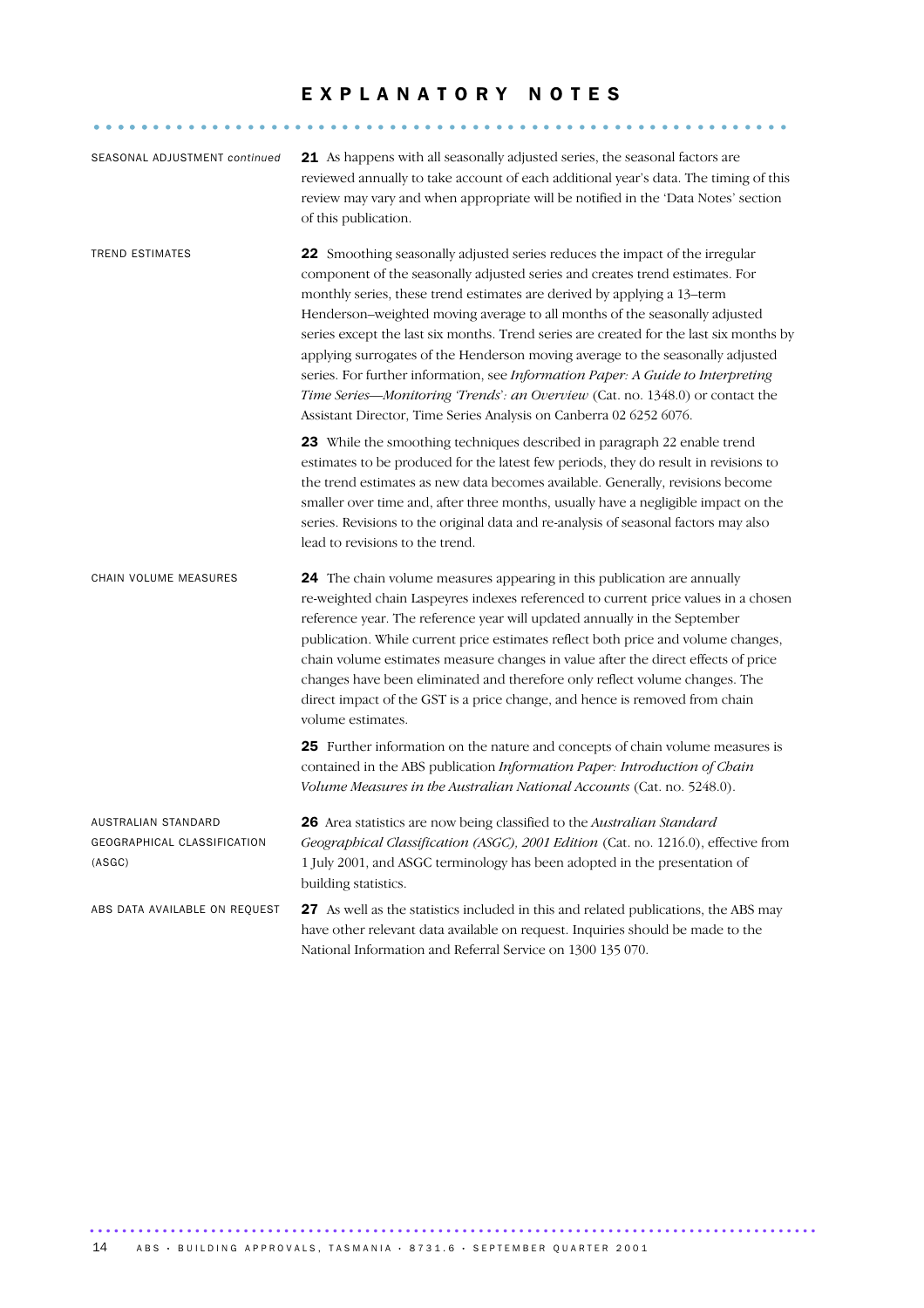### E X P L A N A T O R Y N O T E S ........................................................... .....

- RELATED PUBLICATIONS 28 Users may also wish to refer to the following publications:
	- *Building Activity, Australia* (Cat. no. 8752.0)
	- *Building Activity, Australia: Dwelling Unit Commencements* (Cat. no. 8750.0)
	- *Building Activity, Tasmania* (Cat. no. 8752.6)
	- *Building Approvals, Australia* (Cat. no. 8731.0)
	- *Construction Work Done, Australia, Preliminary* (Cat. no. 8755.0)
	- *Engineering Construction Activity, Australia* (Cat. no. 8762.0)
	- *House Price Indexes: Eight Capital Cities* (Cat. no. 6416.0)
	- *Housing Finance for Owner Occupation, Australia* (Cat. no. 5609.0)
	- *Producer Price Indexes, Australia* (Cat. no. 6427.0)

29 While building approvals value series are shown inclusive of GST, this is different to the value series shown in the Building Activity publications (Cat. nos 8752.0, 8752.6 and 8755.0), in which residential work will be published inclusive of GST and non-residential work exclusive of GST. In the *Engineering Construction Activity, Australia* (Cat. no. 8762.0) all values will exclude GST.

30 When figures have been rounded, discrepancies may occur between sums of the component items and totals.

SYMBOLS AND OTHER USAGES n.a. not available

- 
- C City
- M Municipality
- SD Statistical Division
- SSD Statistical Subdivision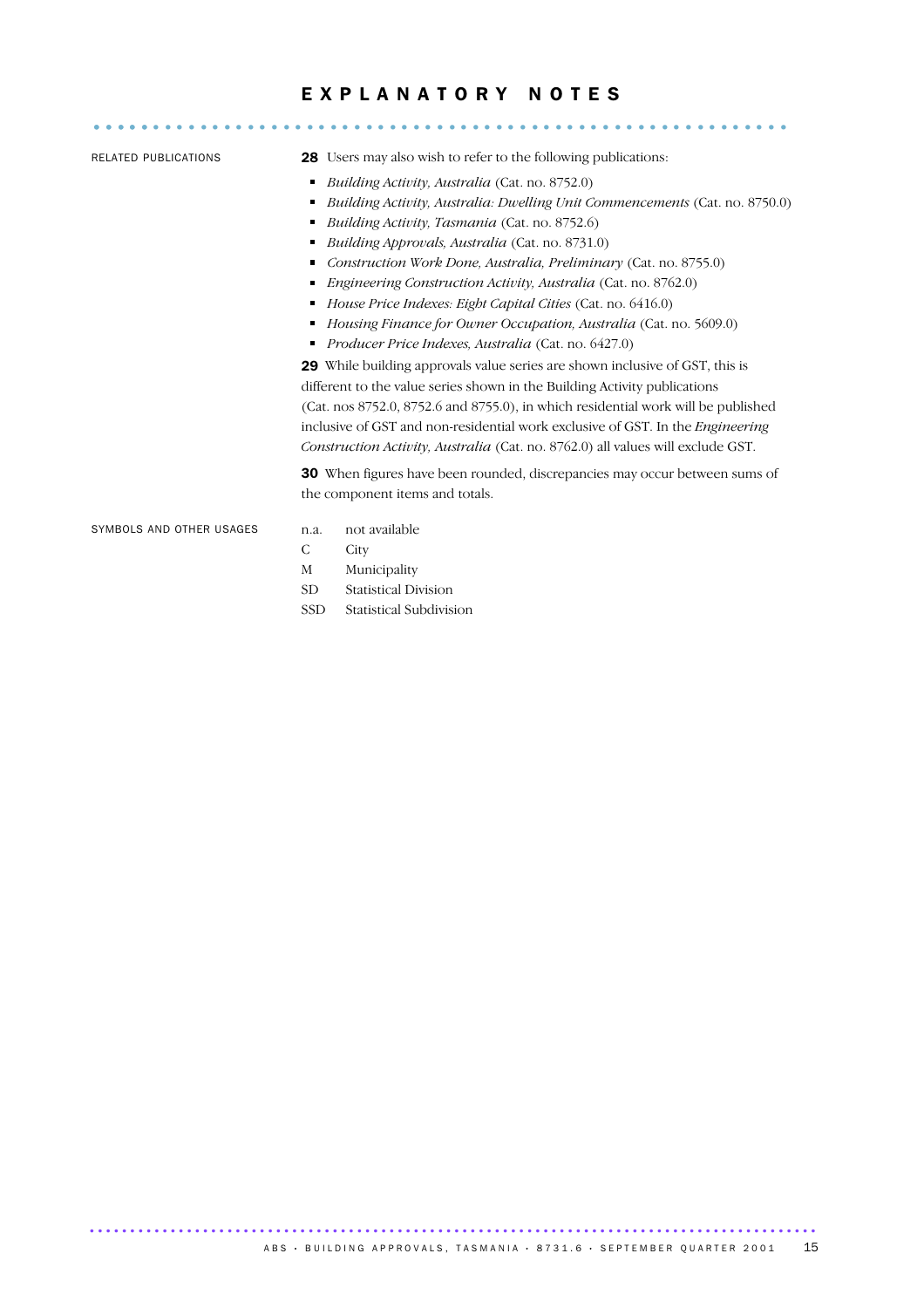### G L O S S A R Y

........................................................... ......

| Alterations and additions                             | Building activity carried out on existing buildings. Includes adding to or<br>diminishing floor area, altering the structural design of a building and affixing<br>rigid components which are integral to the functioning of the building.                                                                                                                                                                                                                                                                                                                                                                                                                                                                                                                                                                                                                                               |
|-------------------------------------------------------|------------------------------------------------------------------------------------------------------------------------------------------------------------------------------------------------------------------------------------------------------------------------------------------------------------------------------------------------------------------------------------------------------------------------------------------------------------------------------------------------------------------------------------------------------------------------------------------------------------------------------------------------------------------------------------------------------------------------------------------------------------------------------------------------------------------------------------------------------------------------------------------|
| Alterations and additions to<br>residential buildings | Alterations and additions carried out on existing residential buildings, which may<br>result in the creation of new dwelling units. See also Explanatory Notes<br>paragraph 16.                                                                                                                                                                                                                                                                                                                                                                                                                                                                                                                                                                                                                                                                                                          |
| <b>Building</b>                                       | A building is a rigid, fixed and permanent structure which has a roof. Its intended<br>purpose is primarily to house people, plant, machinery, vehicles, goods or<br>livestock. An integral feature of a building's design is the provision for regular<br>access by persons in order to satisfy its intended use.                                                                                                                                                                                                                                                                                                                                                                                                                                                                                                                                                                       |
| Conversion                                            | Building activity which converts a non-residential building to a residential<br>building, e.g. conversion of a warehouse to residential apartments. Conversion is<br>considered to be a special type of alteration, and these jobs have been separately<br>identified as such from the July 1996 reference month, though they have only<br>appeared separately in this publication from the April 1998 issue. Prior to that<br>issue, conversions were published as part of the 'Conversions, etc.' category or<br>included elsewhere within a table. Prior to July 1996, table 1 includes the number<br>of Conversions in the 'Alterations and additions to residential buildings' category<br>while table 2 includes the value of Conversions in the 'Alterations and additions<br>to residential buildings, creating dwellings' category. See also Explanatory Notes<br>paragraph 16. |
| Dwelling unit                                         | A dwelling unit is a self-contained suite of rooms, including cooking and bathing<br>facilities and intended for long-term residential use. Regardless of whether they<br>are self-contained or not, units within buildings offering institutional care<br>(e.g. hospitals) or temporary accommodation (e.g. motels, hostels and holiday<br>apartments) are not defined as dwelling units. Such units are included in the<br>appropriate category of non-residential building approvals. Dwelling units can be<br>created in one of four ways: through new work to create a residential building;<br>through alteration/addition work to an existing residential building; through<br>either new or alteration/addition work on non-residential building or through<br>conversion of a non-residential building to a residential building.                                               |
| Educational                                           | Includes schools, colleges, kindergartens, libraries, museums and universities.                                                                                                                                                                                                                                                                                                                                                                                                                                                                                                                                                                                                                                                                                                                                                                                                          |
| Entertainment and<br>recreational                     | Includes clubs, cinemas, sport and recreation centres.                                                                                                                                                                                                                                                                                                                                                                                                                                                                                                                                                                                                                                                                                                                                                                                                                                   |
| Factories                                             | Includes paper mills, oil refinery buildings, brickworks and powerhouses.                                                                                                                                                                                                                                                                                                                                                                                                                                                                                                                                                                                                                                                                                                                                                                                                                |
| Flats, units or apartments                            | Dwellings not having their own private grounds and usually sharing a common<br>entrance, foyer or stairwell.                                                                                                                                                                                                                                                                                                                                                                                                                                                                                                                                                                                                                                                                                                                                                                             |
| Health                                                | Includes hospitals, nursing homes, surgeries, clinics and medical centres.                                                                                                                                                                                                                                                                                                                                                                                                                                                                                                                                                                                                                                                                                                                                                                                                               |
| Hotels, motels and other short<br>term accommodation  | Includes hostels, boarding houses, guest houses, and holiday apartment<br>buildings.                                                                                                                                                                                                                                                                                                                                                                                                                                                                                                                                                                                                                                                                                                                                                                                                     |
| House                                                 | A house is a detached building primarily used for long term residential purposes.<br>It consists of one dwelling unit. For instance, detached 'granny flats' and<br>detached dwelling units (e.g. caretaker's residences) associated with a<br>non-residential building are defined as houses.                                                                                                                                                                                                                                                                                                                                                                                                                                                                                                                                                                                           |